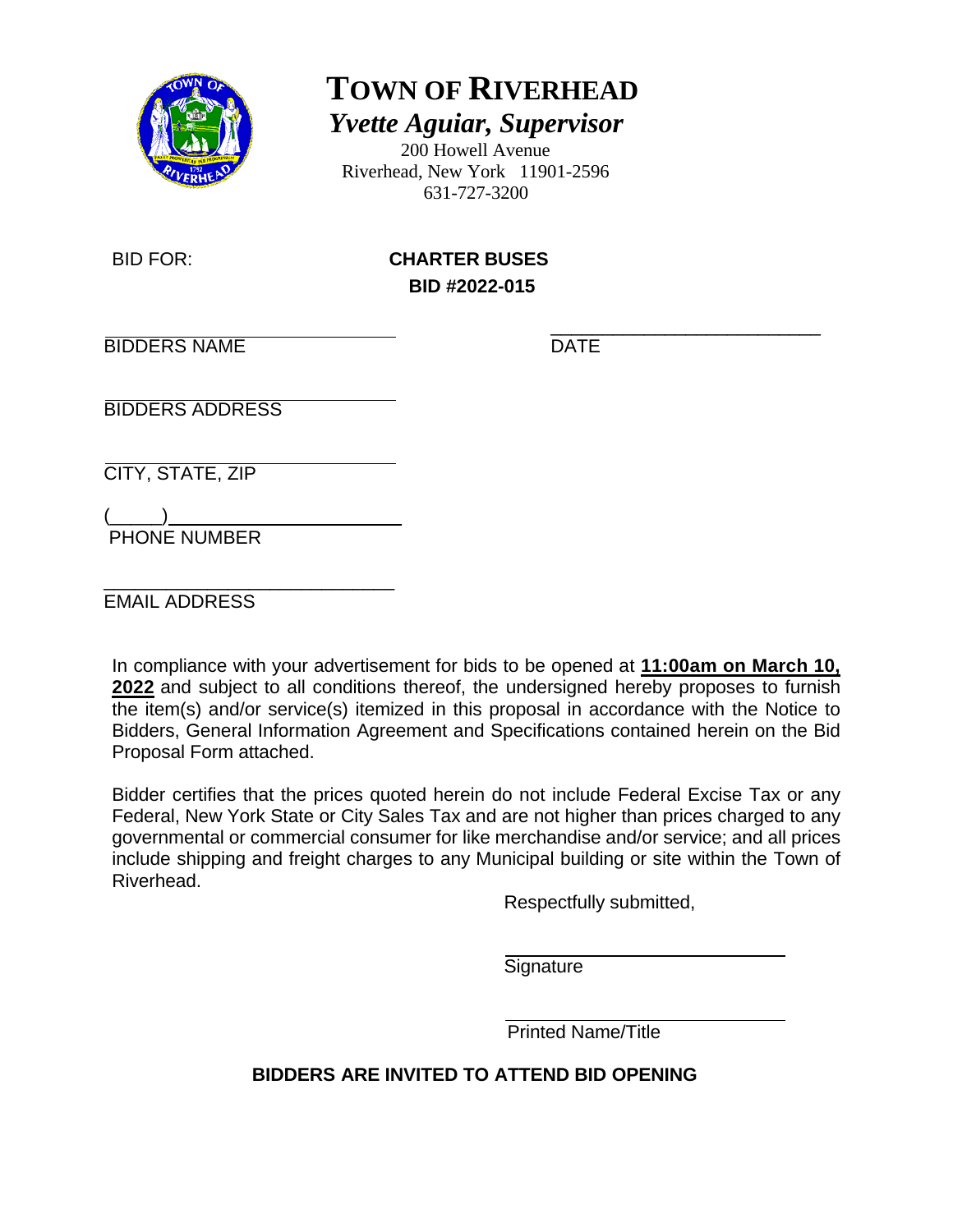# **TOWN OF RIVERHEAD NOTICE TO BIDDERS**

Sealed bids for **CHARTER BUSES** will be received by the Town Clerk of the Town of Riverhead at Town Hall, 200 Howell Avenue, Riverhead, New York, 11901, until **11:00 a.m.** on **March 10, 2022**, at which time all bids received shall be opened and read aloud.

Bid Specifications and/or Plans may be obtained by visiting the Town of Riverhead website at www.townofriverheadny.gov **on or after March 3, 2022**. Click on "Bid Requests" and follow the instructions to register.

#### **BY ORDER OF THE TOWN BOARD OF THE TOWN OF RIVERHEAD**

#### **DIANE M. WILHELM, TOWN CLERK**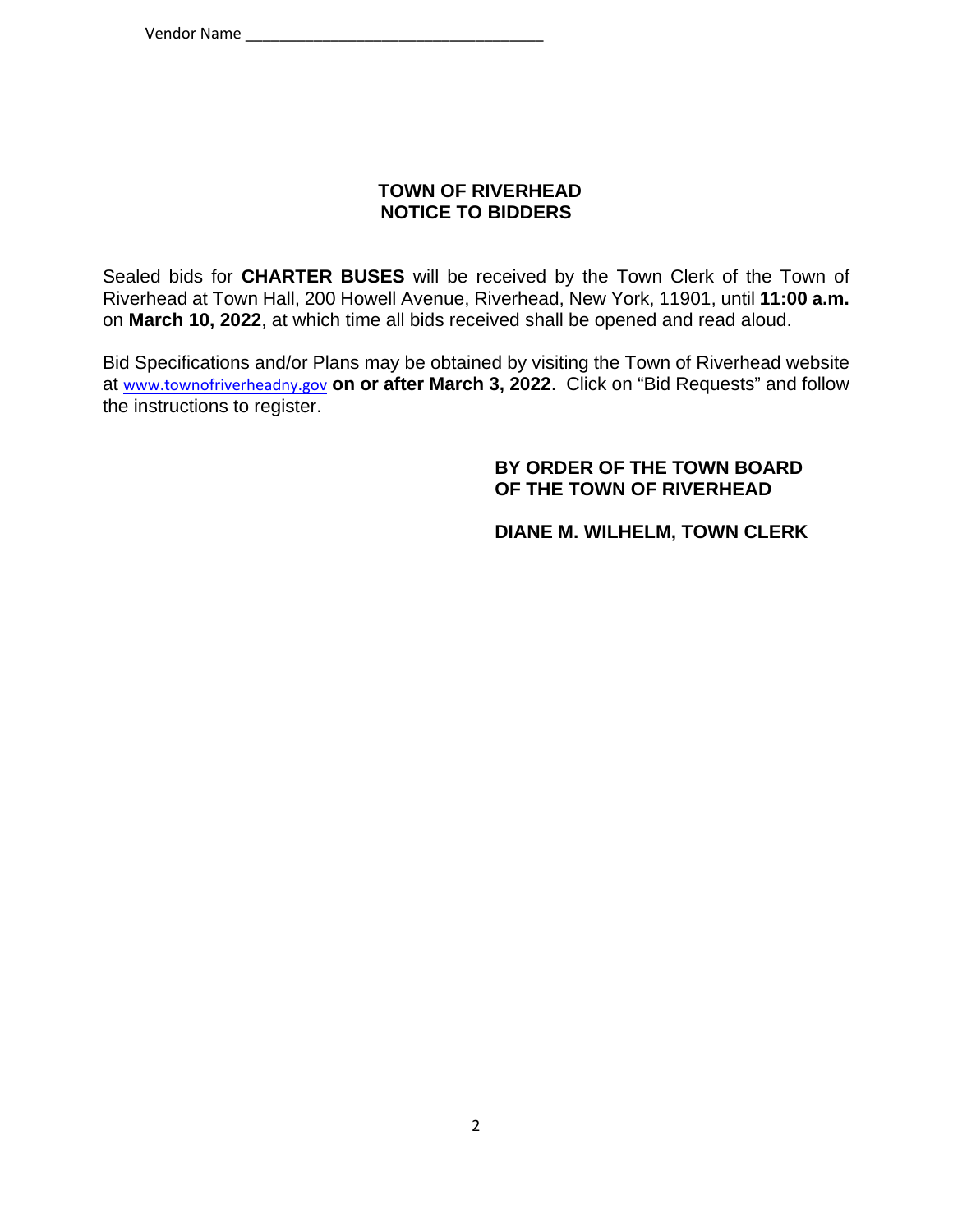# **TOWN OF RIVERHEAD BID SPECIFICATION**

# **CHARTER BUSES**

# **I: OVERVIEW**

The Town is seeking proposals from qualified vendors to supply the Town with Charter Buses for the bus trips and field trips offered through the Department of Parks and Recreation. The Department of Parks and Recreation offers affordable and quality recreational opportunities to residents (some recreational opportunities are offered to nonresidents for additional fee). The Department of Parks and Recreation Seasonal Brochures (Fall-Winter and Spring-Summer) offer a variety of classes, programs and bus and field trips. A list of past and/or possible bus/charter service destinations is annexed hereto as Attachment 1.

This request for proposal is part of a competitive procurement process, which is intended to serve the best interests of the Town of Riverhead. The Town will award to the vendor(s) whose proposal is determined to be the most advantageous to the Town, taking into consideration the evaluation factors set forth in the request for proposal. Notwithstanding the above, the Town anticipates and reserves its right to award to one or more than one bidder. The Town also reserves the right not to award this bid.

# **II: GENERAL BID SPECIFICATIONS**

#### **1. General Instructions**

Bidders shall be responsible to carefully examine the bid specifications. These specifications require the doing of all things necessary or proper for, or incidental to the furnishing and delivery of said services (driver(s)) and equipment (charter bus(es)). All things not expressly mentioned in these specifications but involved in carrying out their intent are required by these bid specifications; and the vendor shall perform the same as though they were specifically mentioned, described and delineated. Read all documents contained in the bid specifications.

Bidders are responsible for submitting their bids to the appropriate location at or prior to the time indicated in the specifications. **No bids will be accepted after the designated time or date indicated in the bid specifications.** It is suggested that registered mail be used to submit bids. Delay in mail delivery is not an exception to the receipt of a bid.

A copy of the official bid documents may be obtained at the Town's website: www.townofriverheadnv.gov. In addition to obtaining the official bid documents, any and all addendum pertaining to a particular bid or RFP are posted on the Town website referenced above-log and scroll to bid for **CHARTER BUSES**. It is incumbent upon all potential bidders to view all posted addenda prior to the bid close date.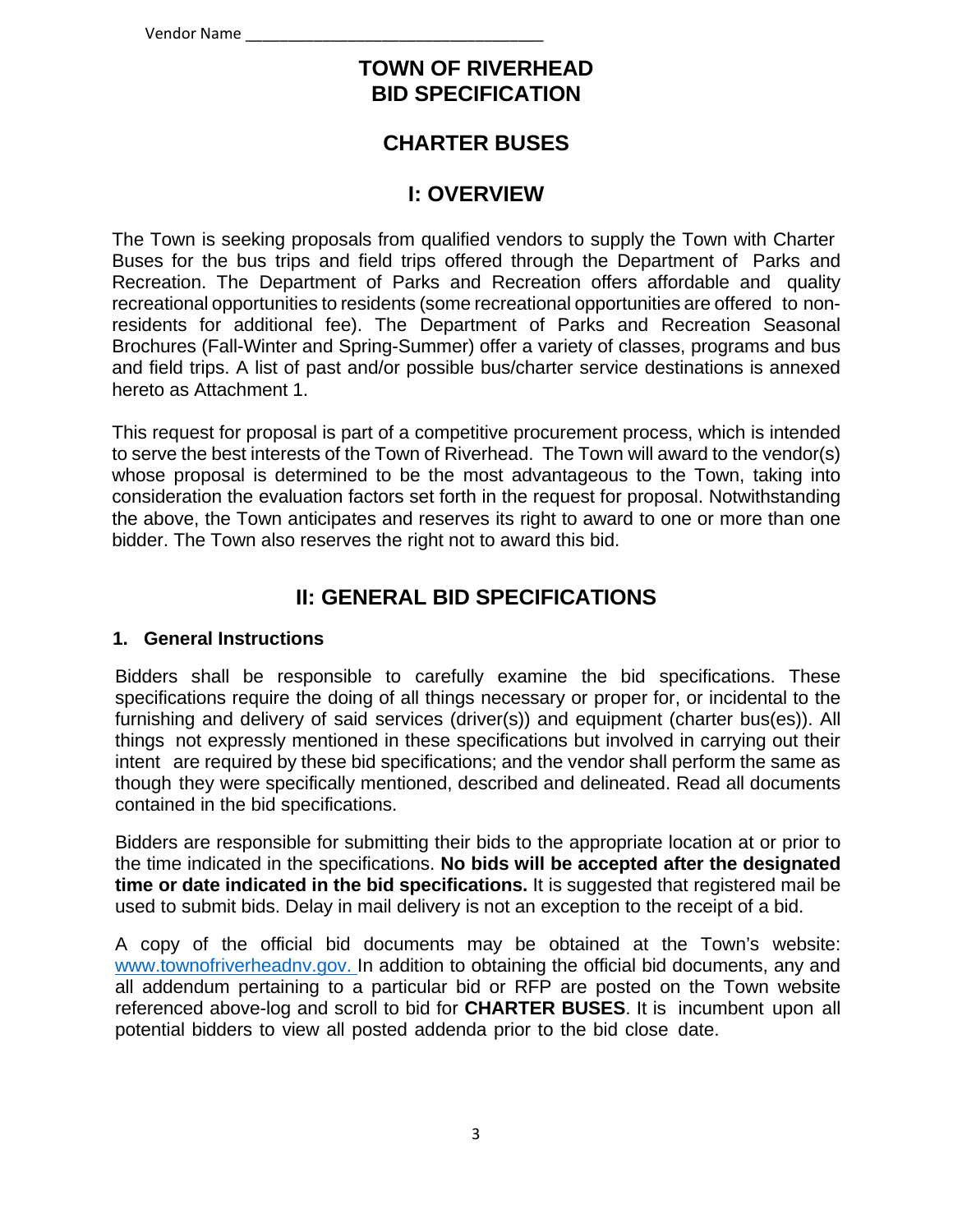Any questions or clarification to the bid specifications or technical specifications must be submitted in writing to the Town Purchasing Agent, 200 Howell Ave., Riverhead, NY 11901 or by email to: baldinucci@townofriverheadny.gov prior to and at least five (5) days before the bid opening. **Verbal questions will not be entertained.**

**Bidders must submit one original copy of their bids.** The original must be sealed and clearly marked **"CHARTER BUSES".** All bids shall be made out on the proposal forms attached hereto and all the attached certificates must be completed and signed in compliance with the provisions of Section 103-d of the New York State General Municipal Law. All bids must be filled out in ink or be typewritten. Bids submitted in pencil will be rejected as unresponsive. Bids which have been corrected by white out or cross out, and have not been initialed and/or dated will be rejected as unresponsive. Bid Responses may be rejected if they show any omission, irregularity, alteration of form, addition, condition, unresponsiveness, or unbalance.

For purposes of this bid, the Town may require inspection of the charter bus(s) offered to perform the services outlined in the specifications and proof of ownership of the charter bus(s).

The Purchasing Agent shall be the only one authorized to make changes or alterations to anything contained in these specifications. As stated above, any changes shall be posted as an addendum on the following website: www.townofriverheadny.gov. The Purchasing Agent reserves the right to reject all bids, parts of all bids, or all bids for any one or more items or contractual services included in the proposed contract, when such rejection is in the best interest of the Town. The contract will be awarded to the vendor(s)/responsible bidder(s) offering the best price, availability to supply product and services within the requested time frames. A responsible bidder is a vendor who has demonstrated judgment and integrity, is of good reputation, experienced in his/her work, whose record of past performance is established as satisfactory, and whose financial status is such to provide no risk to the Town of Riverhead in its contractual relations.

No bidder may withdraw a bid within forty-five (45) days after the actual date of the bid opening. Any bidder who does not honor their bid within the forty-five (45) days may be barred from bidding in any jurisdiction in New York State.

Any bidder, contractor, or manufacturer who, in the course of his work, uses or supplies products which may be toxic or harmful, shall provide an MSDS to the Town of Riverhead Purchasing Department prior to the use of those products by the Town or the contractor.

Bidders who are required to adhere to the prevailing wage schedule shall obtain and maintain a current schedule from the New York State Department of Labor for the entire term of the contract. The Town may audit adherence to this schedule at any time during or after the contract period.

By submission of this bid, each bidder and each person signing on behalf of any bidder certifies, and in the case of a joint bid each party thereto certifies as to its own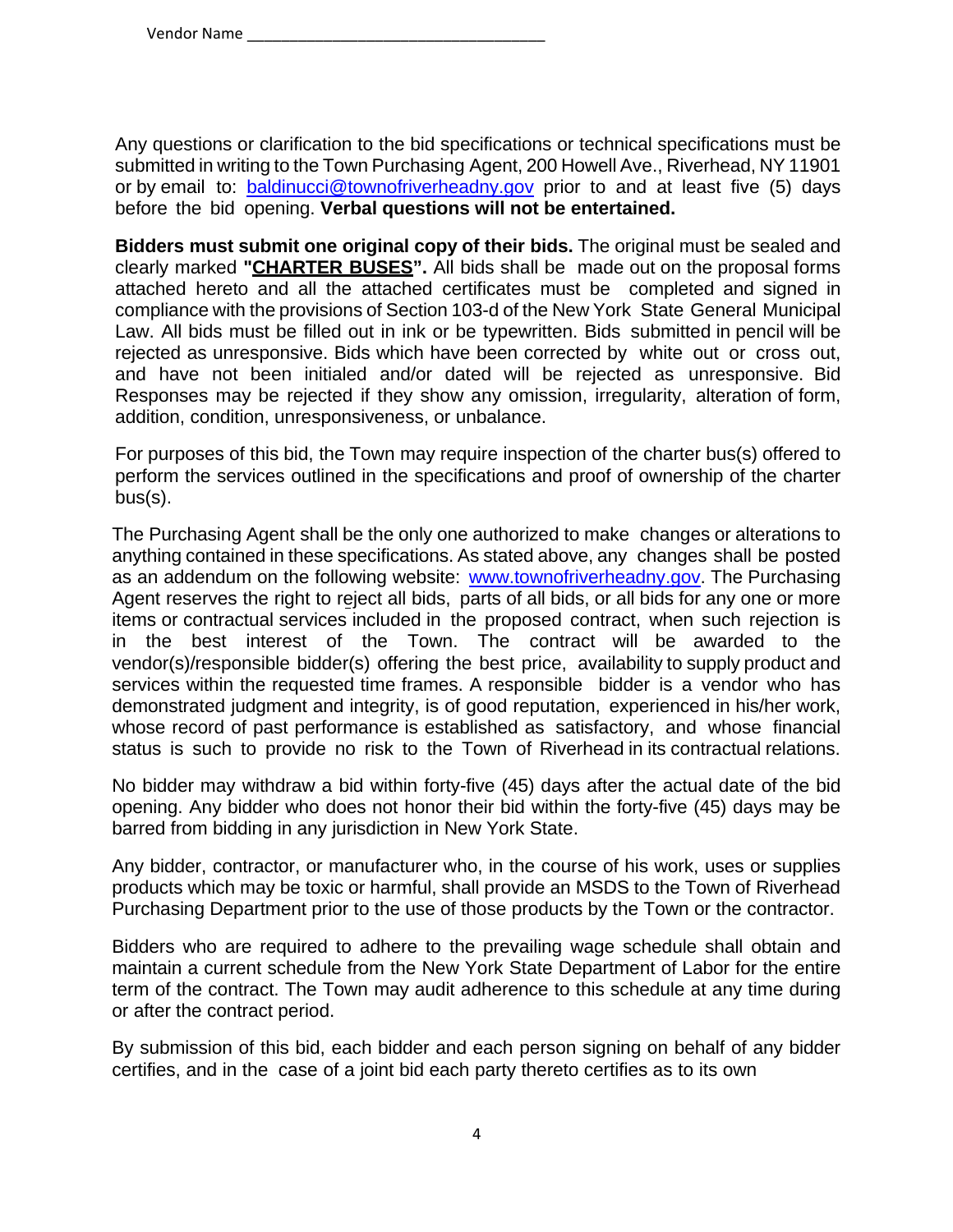organization, under penalty of perjury, that to the best of its knowledge and belief that each bidder is not on the list created pursuant to paragraph (b) of subdivision 3 of section 165 a of the New York State Finance Law.

# **2. Bid Costs and Expenses**

The Town of Riverhead will not pay any costs incurred by any Bidder/Vendor associated with any aspect of responding to the request for bids, including bid preparation, printing or delivery, or negotiation process.

# **3. Bid Expiration Date**

Prices quoted in the bid shall remain fixed and binding on the Bidder for at least one year from the date of the date of award and, upon mutual consent, an option to extend for an additional year.

### **4. Non-Conforming Bids**

Non-conforming Bids will not be considered. Non-conforming bids are defined as those that do not meet the requirements of the bid specification. The determination of whether a bid requirement is substantive or a mere formality shall reside solely within the Town of Riverhead.

#### **5. Sub-Contracting**

The Bidder/Vendor selected shall be solely responsible for contractual performance and Bidder/Vendor assumes all responsibility for the quality of work (i.e. bus and bus services) performed under this contract.

#### **6. Discrepancies and Omissions**

Bidder/Vendor is fully responsible for the completeness and accuracy of their bid, and for examining this bid and all addenda. Failure to do so will be at the sole risk of Bidder/Vendor. Should Bidder/Vendor find discrepancies, omissions, unclear or ambiguous intent or meaning, or should any questions arise concerning this request for bid, Bidder/Vendor shall notify the Town Purchasing Agent in writing of such findings at least five (5) days before the bid opening. This will allow issuance of any necessary addenda. It will also help prevent the opening of a defective bid and exposure of Bidder/Vendor's bid upon which award could not be made. All unresolved issues should be addressed in the bid. Protests based on any omission or error, or on the content of the solicitation, will be disallowed if these faults have not been brought to the attention of the Town Purchasing Agent, in writing, no later than five (5) calendar days prior to the time set for opening of the bids. Vendor's name MUST appear on EVERY page of this bid.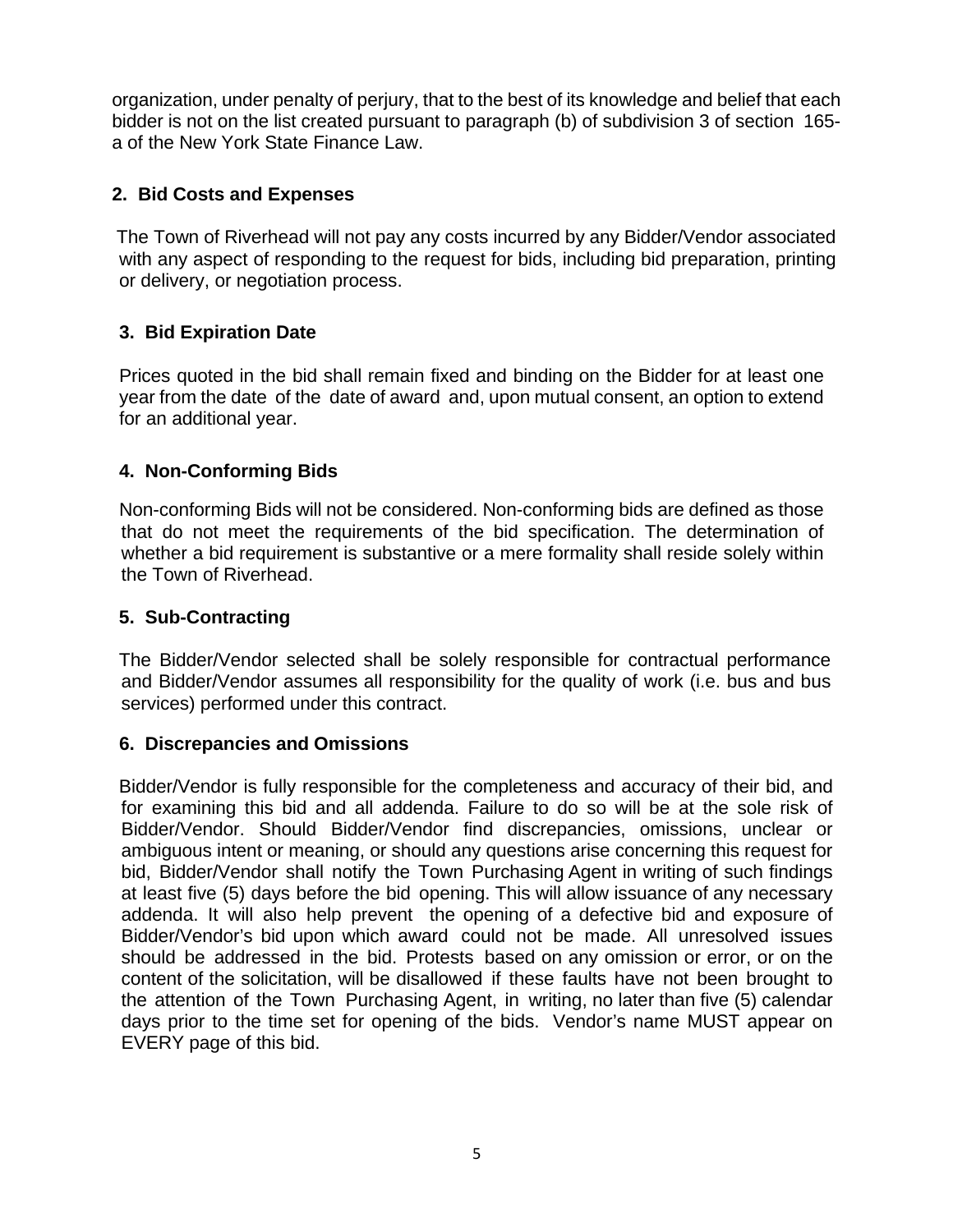# **7. Town's Right to Reject Bids**

The Town reserves the right to accept or reject any or all bids or any part of any bid, to waive defects, technicalities or any specifications (whether they be in the Town's specifications or Bidder/Vendor's response), to sit and act as sole judge of the merit and qualifications of product and services offered, or to solicit new bids on the same project or on a modified project which may include portions of the originally proposed project as the Town may deem necessary in the best interest of the Town. The Town reserves the right to purchase similar goods or services included as part of this bid from any means legally available to it at any time.

# **8. Town's Right to Cancel Solicitation**

The Town reserves the right to cancel this solicitation at any time during the procurement process, for any reason or for no reason. The Town makes no commitments expressed or implied, that this process will result in a business transaction with any Bidder/Vendor.

# **9. Notification of Withdrawal of Bid**

Bidder/Vendor may modify or withdraw its bid by written request, provided that both bid and request is received by the Town prior to the bid due date. Bids may be re-submitted in accordance with the Bid Notice due date in order to be considered further. Bids become the property of the Town at the bid submission deadline. All bids received are considered firm offers at that time.

## **10. Exceptions to the Bid Specifications**

Any exceptions to the Bid Specifications or the Town's terms and conditions, must be highlighted and included in writing in the bid. Acceptance of exceptions is within the sole discretion of the evaluation of the Town.

#### **11. Bid Security**

None required.

# **12. Award of Contract**

The final award of a contract is subject to approval by the Town. The Town has the sole right to select the successful Bidder/Vendor(s) for award, to reject any bid as unsatisfactory or non-responsive, to award a contract to other than the lowest priced bid, to award multiple contracts, or not to award a contract. Notice in writing to a Bidder/Vendor of the acceptance of its bid by the Town will constitute a contract, and no Bidder/Vendor will acquire any legal or equitable rights or privileges until the occurrence of such event.

# **13. Contract Terms and Conditions**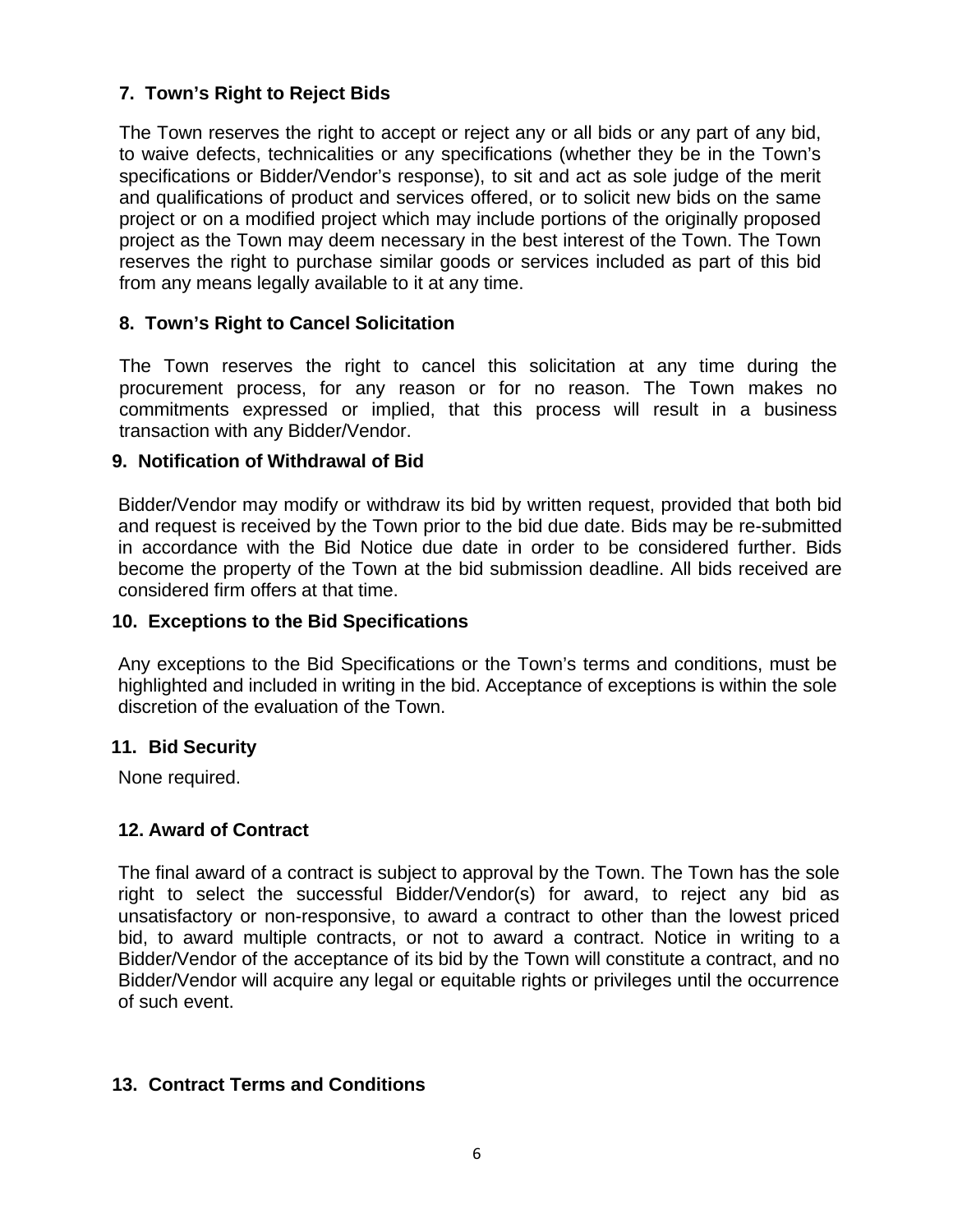The term of the contract between the successful bidder and the Town shall be for one (1) year from date of bid award. At the end of the contract period, the contract may be extended for one (1) year (not to exceed one (1) extension) upon the same terms and conditions at the sole discretion of the Town of Riverhead and with the consent of the vendor. The Town also reserves the right to cancel this contract at any time without notice.

# **14. Independent Contractor**

The parties to the contract shall be independent contractors to one another, and nothing herein shall be deemed to cause this agreement to create an agency, partnership, joint venture or employment relationship between parties. Each party shall be responsible for compliance with all applicable workers compensation, unemployment, disability insurance, social security withholding and all other similar matters. Neither party shall be liable for any debts, accounts, obligations or other liability whatsoever of the other party or any other obligation of the other party to pay on the behalf of its employees or to withhold from any compensation paid to such employees any social benefits, workers compensation insurance premiums or any income or other similar taxes.

# **15. Licenses and Permits**

In performance of the contract, the Bidder/Vendor will be required to comply with all applicable federal, state and local laws, ordinances, codes, and regulations. The cost of permits and other relevant costs required in the performance of the contract shall be borne by the successful Bidder/Vendor. The Bidder/Vendor shall be properly licensed and authorized to transact business in the State of New York.

# **16. Notice**

Any notice to the Town of Riverhead required under the contract shall be sent to:

**Teresa Baldinucci, Purchasing Agent Town of Riverhead 200 Howell Avenue Riverhead, NY 11901**

#### **17. Indemnification**

a. General Information

By submitting a bid, the proposing Bidder/Vendor agrees that in the event it is awarded a contract, it will indemnify and otherwise hold harmless the Town of Riverhead, its agents and employees from any and all liability, suits, actions, or claims, together with all costs, expenses for attorney's fees, arising out of

the Bidder/Vendor's its agents and employees' performance work or services in connection with the contract, regardless of whether such suits, actions,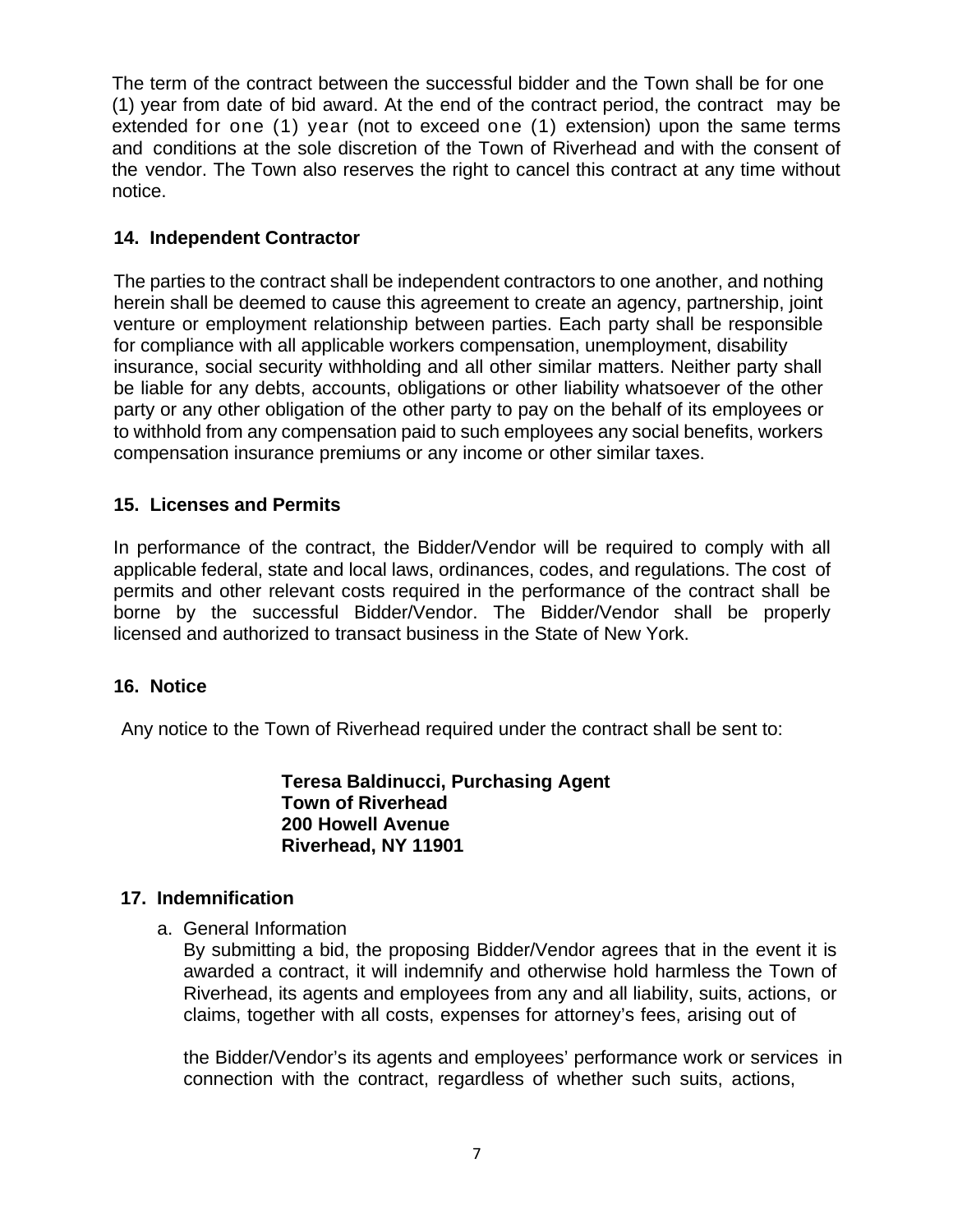claims or liabilities are based upon acts or failures to act attributable, in whole or part, to the Town, its employees or agents.

- b. Insurance
	- i. Bidder/Vendor recognizes that it is operating as an independent Bidder/Vendor and that it is liable for any and all losses, penalties, damages, expenses, attorney's fees, judgments, and/or settlements incurred by reason of injury to or death of any and all persons, or injury to any and all property, of any nature, arising out of the Bidder/Vendor's negligent performance under this contract, and particularly without limiting the foregoing, caused by, resulting from, or arising out of any act of omission on the part of the Bidder/Vendor in their negligent performance under this contract.
	- ii. The Bidder/Vendor shall maintain such insurance as will protect against claims under Worker's Compensation Act and from any other claims for damages for personal injury, including death, which may arise from operations under this contract. The Bidder/Vendor is an independent Bidder/Vendor and is not an employee of the Town of Riverhead.
	- iii. During the term of this contract, the Bidder/Vendor shall, at its own expense, carry insurance minimum limits as set forth above.

# **18. Piggybacking Clause Method of Award**

The contract, if awarded, will be to the lowest responsive/responsible bidder(s) in part or in whole who meet(s) all the terms of the specifications. The Town guarantees no minimum or maximum purchases or contracts as a result of award of this bid. The Town of Riverhead reserves the right to allow all municipal and not for profit organizations authorized under the General Municipal Laws of the State of New York, to purchase any goods and/or services awarded as a result of this bid in accordance with the latest amendments to NYS GML 100 through 104. However, it is understood that the extension of such contracts are at the discretion of the vendor and the vendor is only bound to any contract between the Town of Riverhead and the vendor. Additionally, the Town reserves the right to purchase any goods or services included as a part of this bid from any means legally available to it.

#### **19. Sexual Harassment**

"By submission of this bid, each bidder and each person signing on behalf of any bidder certifies, and in the case of a joint bid each party thereto certifies as to its own organization, under penalty of perjury, that the bidder has and has implemented a written policy addressing sexual harassment prevention in the workplace and provides annual sexual harassment prevention training to all of its employees. Such policy shall, at a minimum, meet the requirements of §201-G of the Labor Law."

**New York Law**: The Notice to Bidders and Bid Specifications shall be governed according to the laws of the State of New York.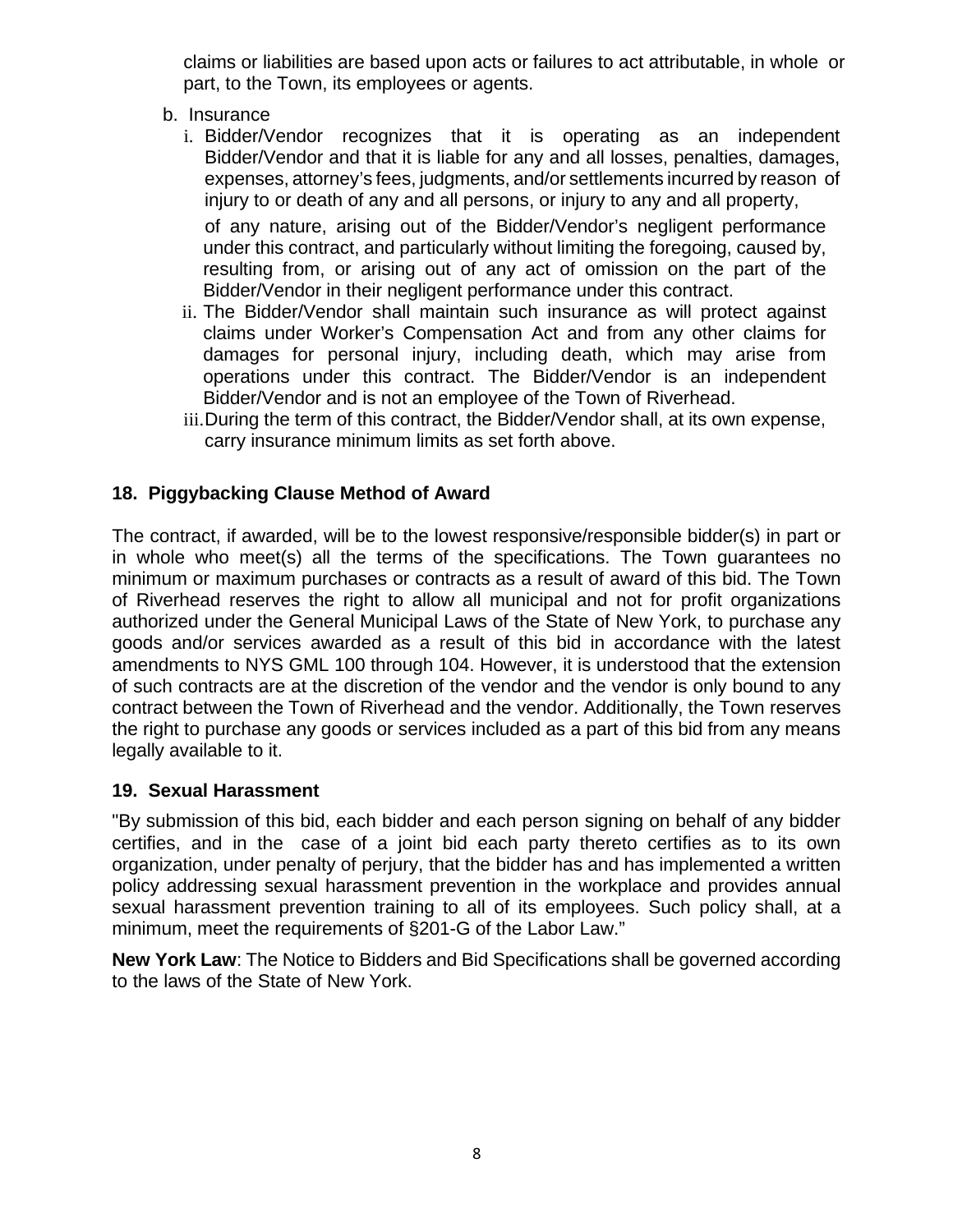Vendor Name

# **III. BID SPECIFICATIONS**

# **1. Scope**

The Town of Riverhead is seeking proposals from qualified vendors to supply the Town with Charter Buses (bus with restroom and driver(s)) for a variety of classes, programs and trips offered through the Town of Riverhead Parks and Recreation Department requiring bus transportation to and from the destination. As the Department of Parks and Recreation schedules and offers "Bus Trips" and "Field Trip" as part of its Fall-Winter and Spring-Summer Recreational Programs the number of bus trips and bus trip destinations may vary month to month or season to season and may be dependent on the number of interested participants. While the "Bus Trips" are typically selected to attract or address interests of adult residents (i.e. Broadway Play in New York City or Antique Fair in Rhinebeck, New York) and "Field Trips" are selected to attract or address interests of children and young adults, some destinations/bus trips are intergenerational (i.e. Baseball at Yankee Stadium or Whitewater Rafting/Lehigh Gorge State Park). A sample list of past and/or possible bus trip/charter service destinations is annexed hereto as Attachment 1. A copy of the Department of Parks and Recreation Fall-Winter or Spring-Summer Recreational Brochure may be viewed on line at www.townofriverheadny.gov, scroll to Department of Parks and Recreation, click to locate Fall-Winter or Spring-Summer Recreational Brochure.

While this bid is intended to include charter bus services for "Bus Trips" and some Summer Teen Program, Youth Program, Camp "Field Trips" listed and part of the Department of Parks and Recreation Fall-Winter and Spring-Summer Recreational Brochure, some trips/destinations located within the Town of Riverhead, County of Suffolk or County of Nassau (typically less than 30 miles and/or less than an hour travel time from starting location to the destination) are not included in this bid solicitation. In addition, daily bus services provided to and from Town Department of Parks and Recreation Facilities for Programs/Camps are not included in this bid solicitation.

# **2. Compliance with Applicable Laws, Rules, Regulations**:

Vendor shall comply with all US Department of Transportation, New York State Department of Transportation, New York State Vehicle and Traffic Laws and such other applicable federal, state and local laws, rules, and regulations regarding bus equipment, operation and safety, licensing of drivers, passenger safety, service and staffing, including but not limited to, valid New York State Inspection and Registration, maximum driving and on-duty time for drivers, continuous safe and adequate service.

# **3. Minimum Standards for Bus and Equipment**

The Town requires that all charter buses that are utilized in the performance of this Contract have operating and active two-way radios. All charter buses that transport children outside of the radio coverage shall be equipped with cellular or digital telephones or cellular two-way radios at no additional cost to the Town.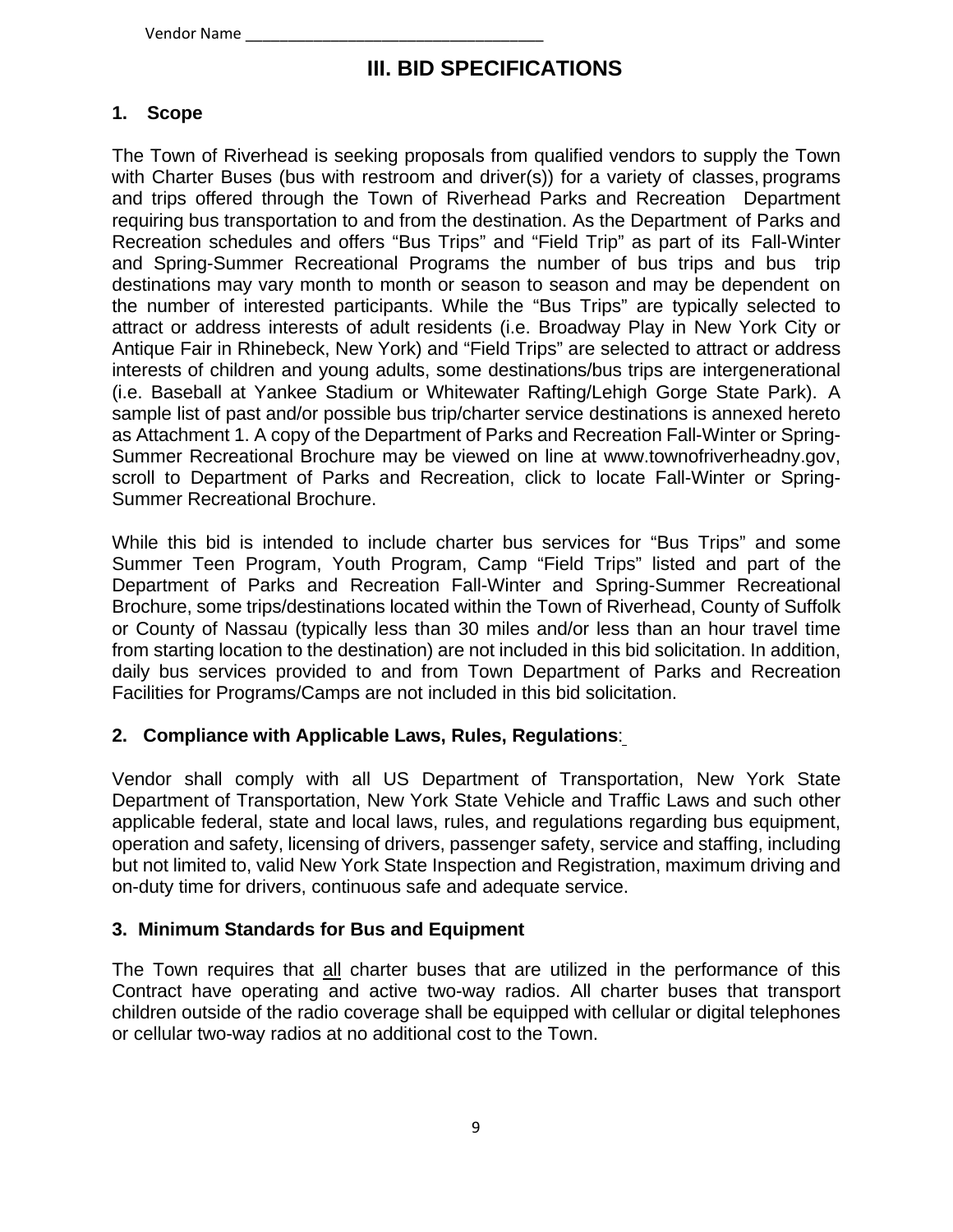In addition to above, the Town requires that each and every charter bus provided to the Town for bus trips and field trips meet the following minimum standards: engine, steering, brakes must be in excellent working order; air conditioning and heating must be in excellent working order; the exterior of the bus must be well painted, clean and without signs of damage; the interior of the bus must be clean with upholstery and flooring in good condition; all on-board restroom facilities must be completely functioning and clean; restrooms must be serviced as often as necessary to avoid offensive odors in the bus.

If a bus experiences mechanical difficulties during service, the Vendor will provide a replacement bus within one hour.

All buses shall be open to inspection by the Town or its duly authorized representatives at departure site.

The Vendor's failure to adhere to the minimum standards recited above or provide replacement bus in a timely manner then the Vendor shall refund all deposits and/or payments made by the Town and pay the Town the missed/late trip damages plus any expenses the Town of the travelers incurred due to the non-arrival or lateness (ex., payment for any entrance fees, reimbursements for admission to events if the lateness prohibits admission, etc.).

### **4. Scheduling/Reservation of Bus, Change or Cancellation of Trip Provisions**

#### a. Scheduling/Reservation

The Town will contact the Vendor, via telephone, email, or writing, to make a reservation for the desired service as soon as practicable and agrees that Town shall schedule same no later than 30 days in advance of the date for the bus trip or field trip. The Vendor shall confirm the reservation, including date, details of trip i.e. location of pick-up and approximately location for drop off at venue/event, pick up, estimated drop-off, and return time, location for pick up and destination, type and seating capacity, restroom facilities, in writing or email within 48 hours of receipt. In the event that an unforeseen circumstance has arisen such that the Town is unable to provide 30 days advance notice (late reservation), the Vendor shall make every effort to accommodate the request for services. The Vendor shall notify the Town of its ability (reservation confirmation) or inability to accommodate the Town's late reservation as soon as practical but not later than 48 hours of receipt of the reservation request, so the Town may be provided sufficient time to make a determination to reschedule the bus trip or field trip or arrange for bus services with a different bus Vendor.

#### b. Change Request

While the Town does not anticipate changes to a reservation request, the Town requires the Vendor to work cooperatively with the Town and make every effort to accommodate the change request. As per the paragraph above, the Vendor shall confirm the change request, in writing or via email, within 48 hours of receipt of such request.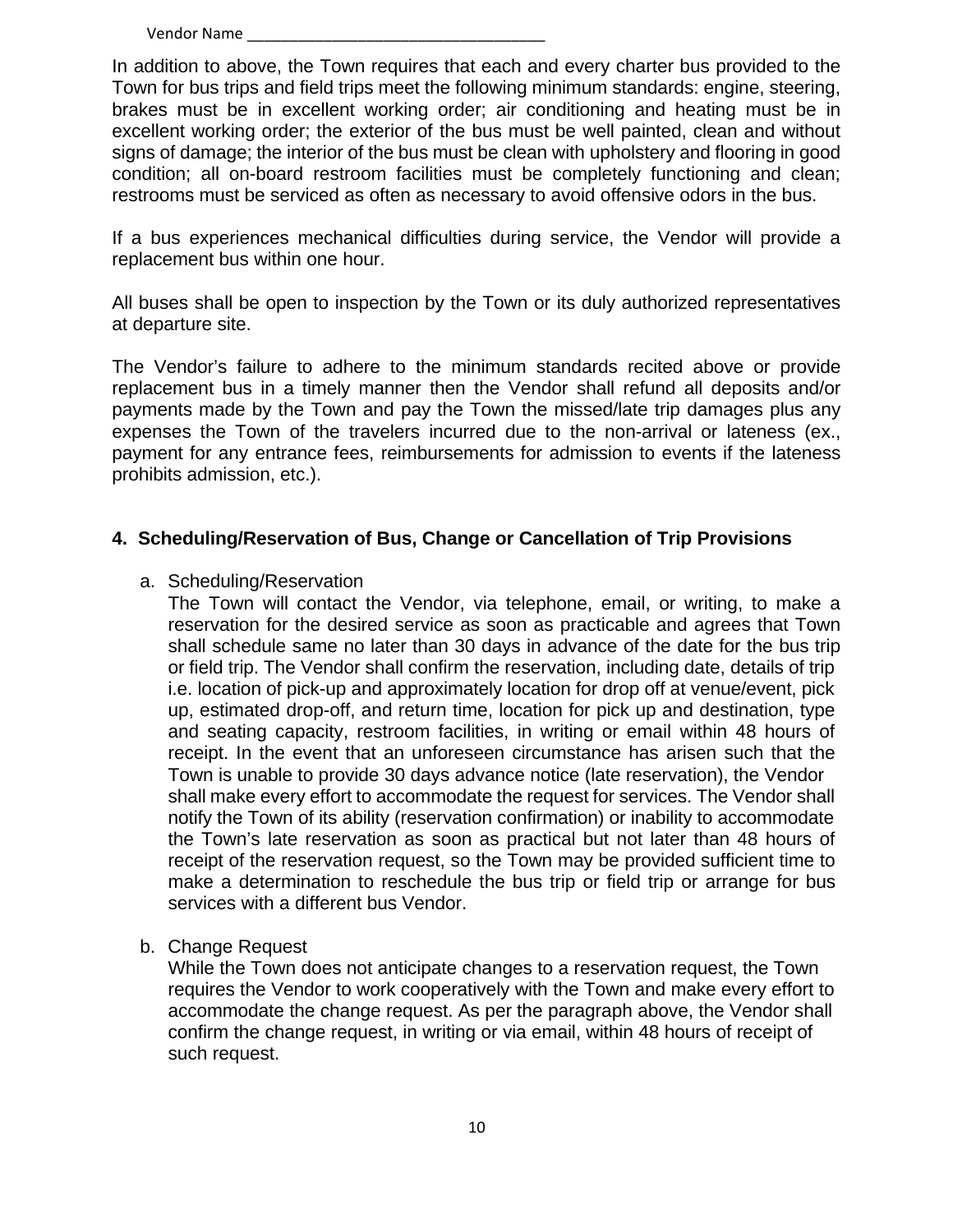- c. Cancellation
	- i. In the event the Town is required to cancel a trip due to lack of enrollment or event host cancelation/reschedule i.e. league rescheduling of ball game, the Town shall provide the Vendor with 10 days' notice or as soon as possible but not later than 72 hours' notice. Vendor shall provide a full refund if cancellation is received 72 days prior to departure date or in the alternative, if Vendor has received late notice of cancellation the Town shall pay Vendor a cancellation fee equal to one-eighth of the charge for the first 100 miles/eight hours of charter bus service for a pickup and return on the same day.
	- ii. In the event that severe weather conditions are forecast and/or occurring which threaten travel safety for trip participants and/or bus travel, the Town and Vendor shall work cooperatively and make every effort to agree on cancellation and/or rescheduling. Vendor shall provide a full refund due to weather related cancellations or Vendor may apply any monies paid to the rescheduled reservation.

# **5. Directions, Pick Up & Drop Off Time & Locations**

Vendor is responsible and accountable for ensuring that its drivers are knowledgeable of the Coach Bus service location and the most efficient way of traveling to/from that location from/to the trip pick up point.

Vendor shall arrive at the pick-up location (start of trip and return trip) and be ready for boarding at least 30 minutes before departure time. As a majority of the anticipated participants for the bus trips or field trips are seniors, some with health limitations, and children, traffic, safety and supervision concerns, the location for drop off and return trip pick-up location is of paramount importance. The Vendor shall make every effort to select a safe location for disembarking and return trip pick-up/boarding location in close proximity to event or venue. The Town may designate multiple pick-up and multiple dropoff locations per trip.

In the event a scheduled charter bus does not arrive at the Town scheduled departure site(s), is late arriving at the pickup site, or is late arriving to the trip site due to factors within the control of the Vendor, then Vendor shall pay the Town the missed/late trip damages plus any expenses the Town of the travelers incurred due to the non-arrival or lateness. (ex., payment for any entrance fees, reimbursements for admission to events if the lateness prohibits admission, etc.).

# **6. Accidents/Incidents**

In the event of any accident involving a vehicle in service to the Town, Vendor must notify the Town of Riverhead Parks and Recreation Department, 631-727-5744 during regular business hours and at the cell phone number provided (after contract award) during off hours, and a written report submitted to the Recreation Superintendent of the Town.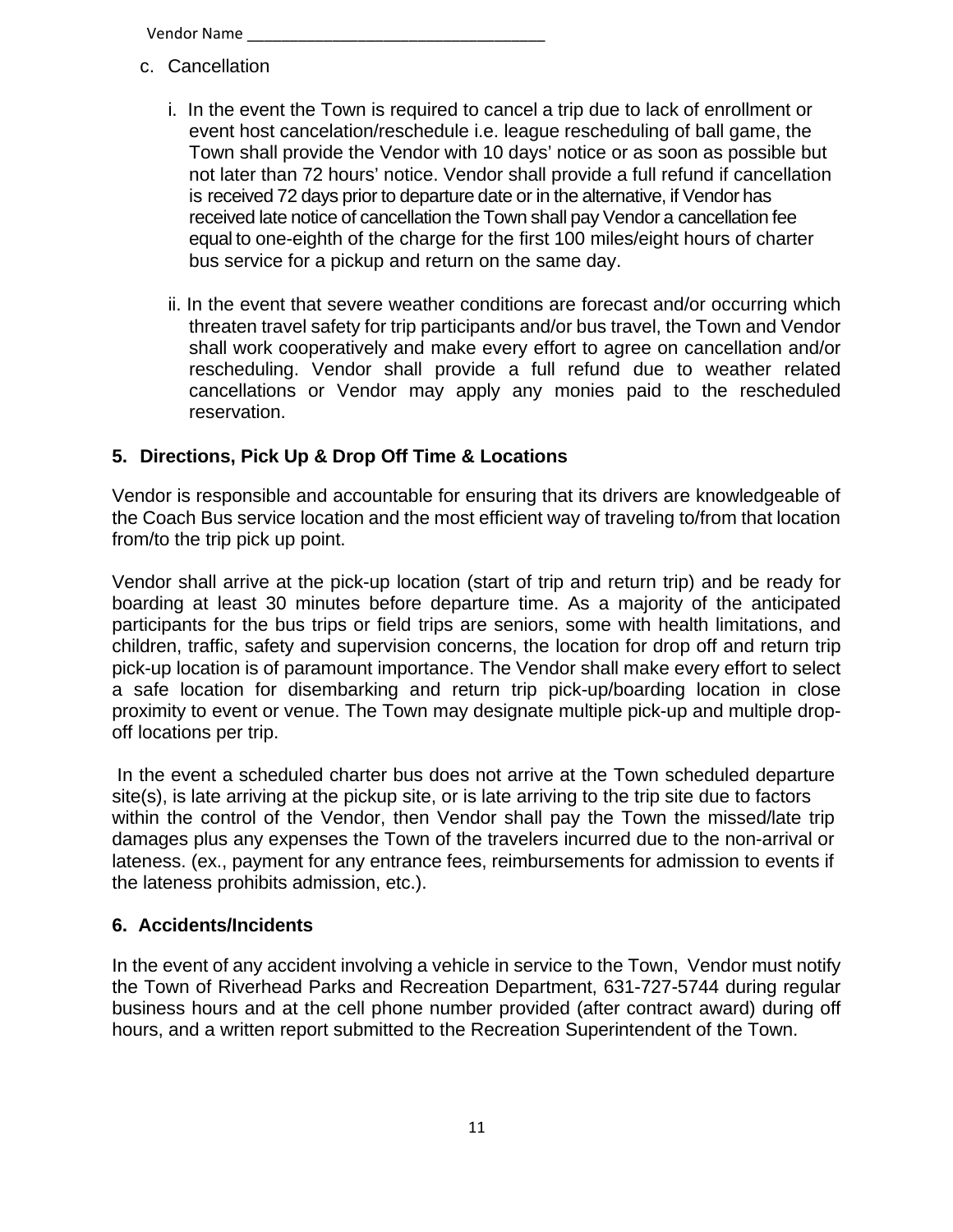Written reports suitable for filing with the Department of Transportation and the Department of Motor Vehicles shall be prepared by the Vendor and copies forwarded to the Town of Riverhead.

### **7. Price/Rate, Fees, and Payment**

Bid submissions are requested for charter bus services for pick-up and return the same day. Services are also requested for a rate when the pick-up is one day and the return is another day. The price for charter bus services for the Town Recreation Programs is to be submitted on the Cost Summary Form(s) and it is to be a rate that considers time and mileage from the point(s) of departure to the return drop-off point(s).

The Town recognizes that there are times when it is necessary, due to State and Federal law and Regulations, to have a relief driver on a charter bus due to extended travel time and, as such, a daily charge for a relief bus driver is to be included within the rate quoted.

The Town will not reimburse the Vendor for costs of tolls, admission and parking fees below \$100.00 (the Town will reimburse Vendor that portion of parking fees above \$100.00) on any charter bus service and said costs must be borne by the Vendor. The Town will make payment or reimburse the Vendor for costs for ferry services if applicable and necessary part of transportation.

All invoices for charter bus services will include a trip verification form which will be supplied by the Town.

#### **8. Insurance Certification**

- i. The vendor hereby agrees to effectuate the naming of the Town of Riverhead, its Board members, and employees as an unrestricted additional insured on the vendor's insurance policies, with the exception of workers' compensation, with no responsibility for payment of premium by the Town.
- ii. The vendor's policies will:
	- Be an occurrence form of insurance policy from an insurance company best rated "A" 'secured" or better and licensed to conduct insurance business in New York State. Insurers otherwise authorized to conduct business in New York may be accepted at the Town's discretion.
	- Provide for 30 days' notice of cancellation.
	- State that the insured's coverage will be primary coverage for the Town, its Board, employees and volunteers.
	- Name the Town of Riverhead as an additional insured by using ISO endorsement CG 20 10 11 85 or its equivalent. ISO endorsement CG 2010 11 85 or equivalent and must accompany certificate and reflect that the Town has been added to the policy by endorsement. The certificate of insurance must state that this is endorsement is being used, and a copy of the endorsement must be attached to the certificate of insurance.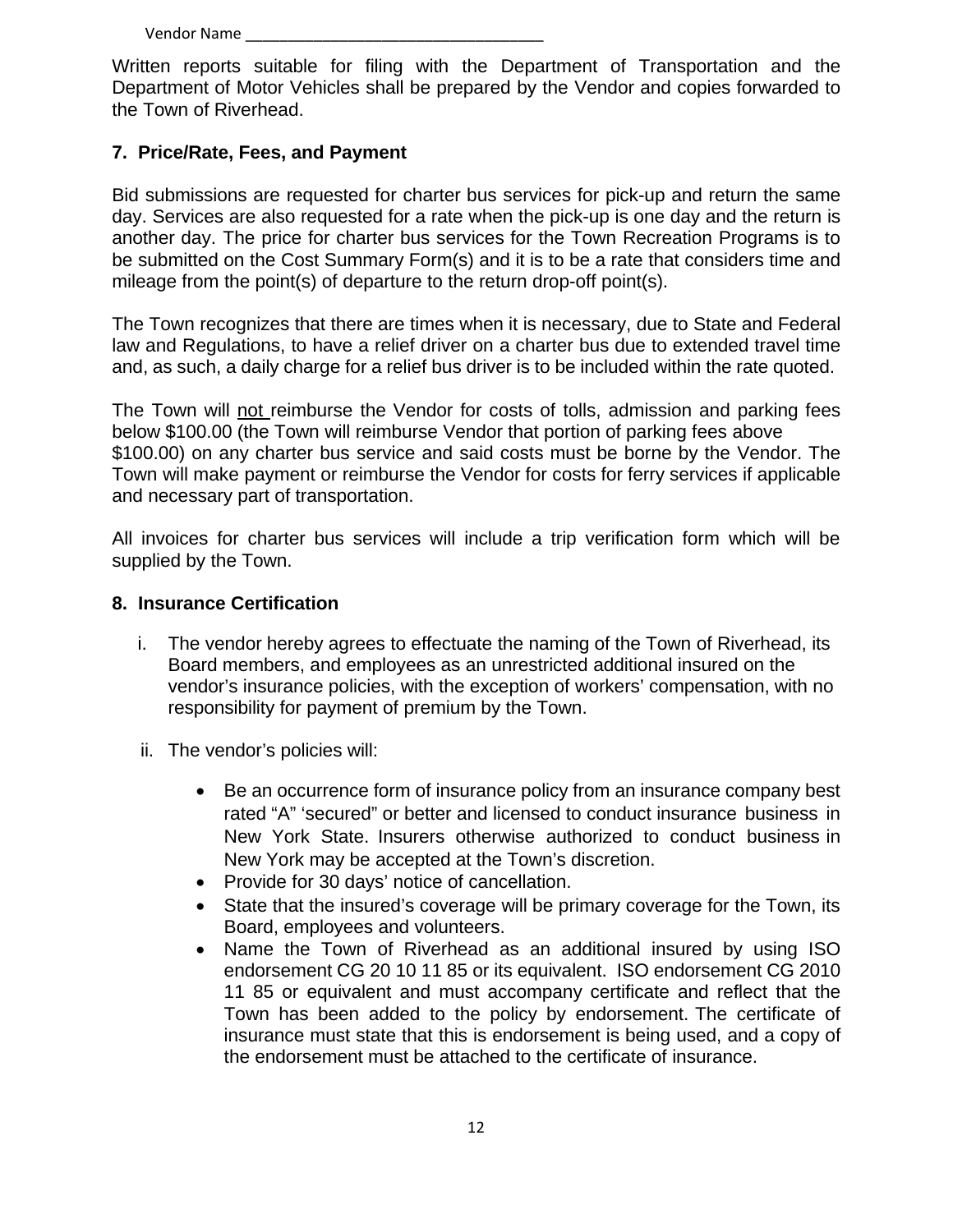- iii. The vendor agrees to indemnify and save harmless the Town from all cost expense, or liability to the extent permitted by law arising out of the operations performed hereunder including, without limitation of, the foregoing acts of the vendor's employees. In addition, the vendor agrees to indemnify the Town for any applicable deductibles.
- iv. Required Insurance:
	- Commercial General Liability Insurance \$1,000,000 per occurrence/\$2,000,000 general and services/completed operations aggregates.
	- Automobile Liability \$5,000,000 combined single limit for owned, hired, borrowed and nonowned motor vehicles.
	- Workers' Compensation Statutory Workers' Compensation, Employers' Liability Insurance and NYS Disability Benefits Insurance for all covered employees. Proof of coverage must be on the approved specific form, as required by the New York State Workers' Compensation Board. ACORD certificates are not acceptable.
- v. Excess liability limits over and above the preceding are recommended.
- vi. The insurance producer must indicate whether or not they are an agent for the companies providing the coverage.
- vii. The vendor agrees that the Town will not be responsible for any loss or damage whatsoever to property of the vendor.
- viii. The Town will be the sole judge in determining the acceptability of insurance requirements.

The vendor acknowledges that failure to obtain such insurance on behalf of the Town constitutes a material breach of contract and subjects it to liability for damages, indemnification and all other legal remedies available to the Town. The vendor shall provide the Town with a certificate of insurance, evidencing the above requirements have been met prior to the commencement of work. The failure of the Town to object to the contents of the certificate or the absence of same will not be deemed a waiver of any and all rights held by the Town.

# **9. Piggybacking Clause Method of Award**

The contract, if awarded, will be to the lowest responsive/responsible bidder(s) in part or in whole who meet(s) all the terms of the specifications. The TOWN guarantees no minimum or maximum purchases or contracts as a result of award of this bid. The Town of Riverhead reserves the right to allow all municipal and not for profit organizations authorized under the General Municipal Laws of the State of New York, to purchase any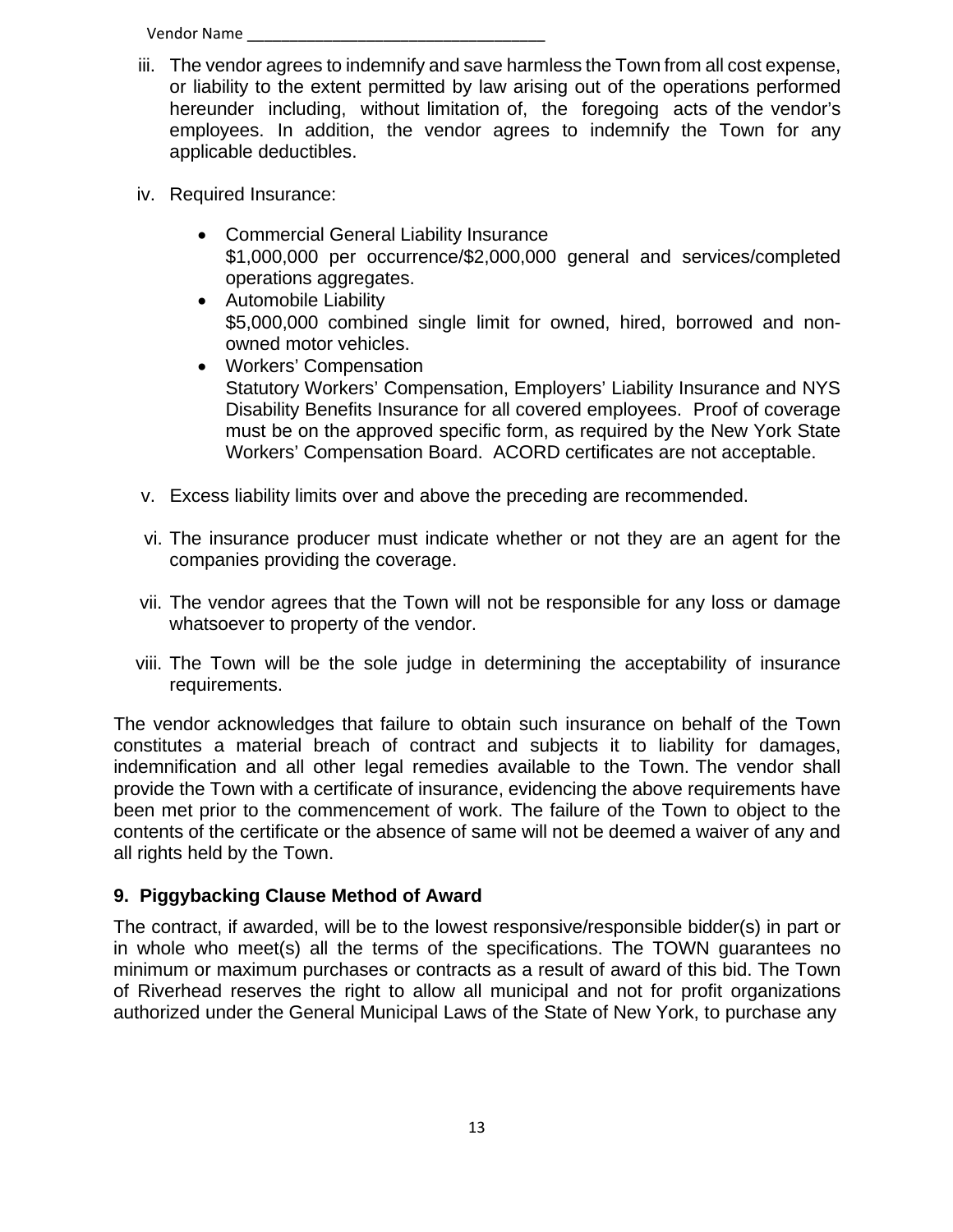goods and/or services awarded as a result of this bid in accordance with the latest amendments to NYS GML 100 through 104. However, it is understood that the extension of such contracts are at the discretion of the vendor and the vendor is only bound to any contract between the Town of Riverhead and the vendor. Additionally, the TOWN reserves the right to purchase any goods or services included as a part of this bid from any means legally available to it.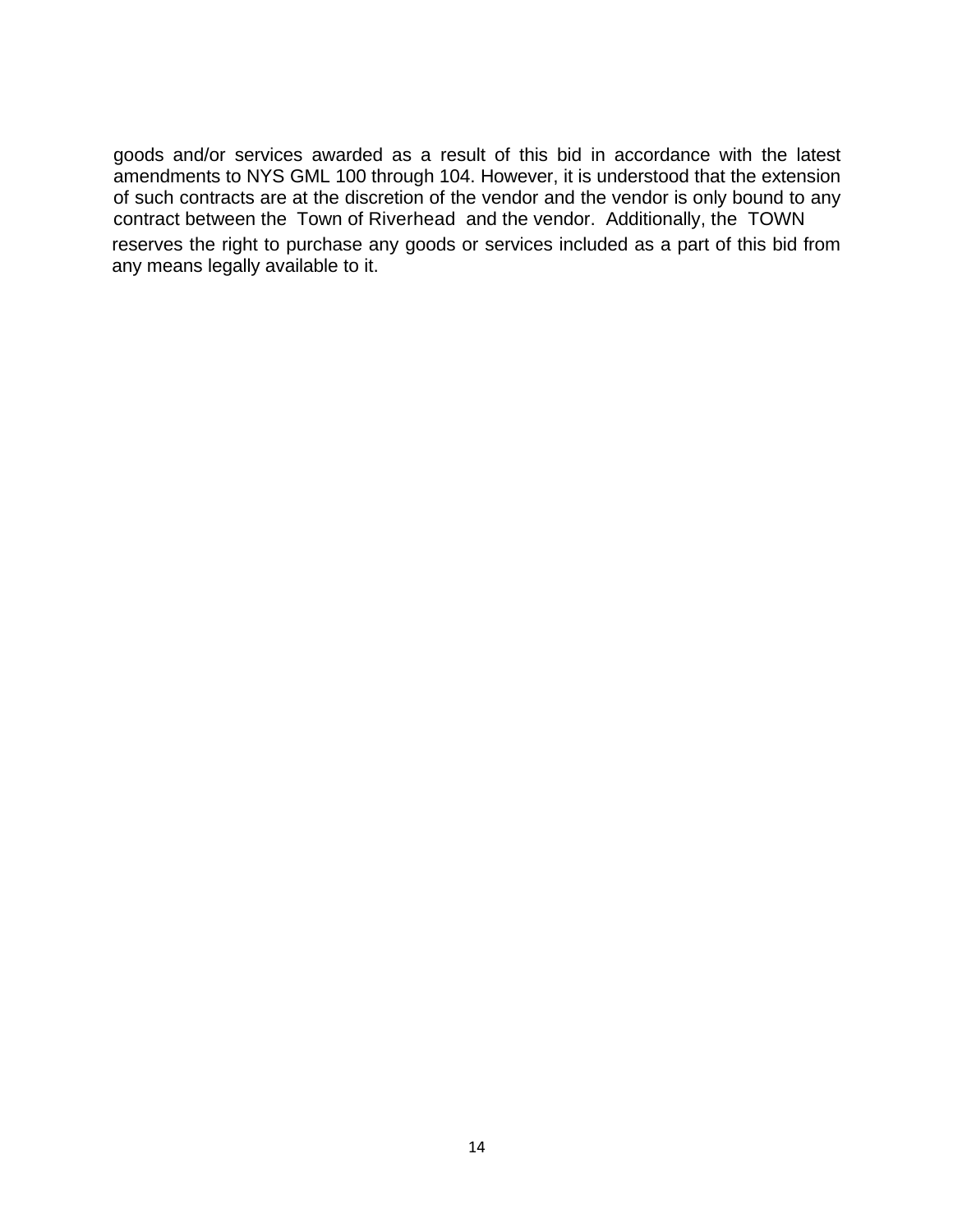# **IV. BID SHEET**

| Categories                                                                                              | 38-46<br>passenger<br>Coach Bus<br>pick-up and<br>Return the<br>same day | Pick-up on<br>one day<br>and Return<br>Another<br>Day | Increase in<br>Charge for<br>change to a 47-<br>51 passenger<br>Coach | Increase in Charge<br>for change to a 47-<br>51 passenger Coach<br>Pick-up on one day<br>and Return Another<br>Day | Increase in<br>charge for<br>change to a<br>52-65<br>passenger<br>Coach | Increase in<br>charge for<br>change to a 52-<br>65 passenger<br>Coach Pick-up on<br>one day and<br><b>Return Another</b><br>Day |
|---------------------------------------------------------------------------------------------------------|--------------------------------------------------------------------------|-------------------------------------------------------|-----------------------------------------------------------------------|--------------------------------------------------------------------------------------------------------------------|-------------------------------------------------------------------------|---------------------------------------------------------------------------------------------------------------------------------|
| Trips up to 100<br>round trip miles &<br>up to 8 hours                                                  |                                                                          |                                                       |                                                                       |                                                                                                                    |                                                                         |                                                                                                                                 |
| Up to 100 round-<br>trip miles &<br>number of each<br>additional hours<br>beyond 8 hours                |                                                                          |                                                       |                                                                       |                                                                                                                    |                                                                         |                                                                                                                                 |
| Trips from 101-200<br>round-trip miles &<br>up to 10 hours                                              |                                                                          |                                                       |                                                                       |                                                                                                                    |                                                                         |                                                                                                                                 |
| From 101 to 200<br>round-trip miles &<br>number of each<br>additional hour<br>beyond 10 hours           |                                                                          |                                                       |                                                                       |                                                                                                                    |                                                                         |                                                                                                                                 |
| Trips from 201-300<br>round-trip miles &<br>up to 12 hours                                              |                                                                          |                                                       |                                                                       |                                                                                                                    |                                                                         |                                                                                                                                 |
| Trips from 201 to<br>300 round-trip<br>miles & number of<br>each additional<br>hours beyond 12<br>hours |                                                                          |                                                       |                                                                       |                                                                                                                    |                                                                         |                                                                                                                                 |
| Trips from 301 to<br>400 round-trip<br>miles & up to 15<br>hours                                        |                                                                          |                                                       |                                                                       |                                                                                                                    |                                                                         |                                                                                                                                 |
| Trips from 301 to<br>400 round-trip<br>miles & number of<br>each additional<br>hours up to 15<br>hours  |                                                                          |                                                       |                                                                       |                                                                                                                    |                                                                         |                                                                                                                                 |
| Trips from 401-500<br>round-trip miles &<br>up to 15 hours                                              |                                                                          |                                                       |                                                                       |                                                                                                                    |                                                                         |                                                                                                                                 |
| Trips from 501 to<br>600 round trip<br>miles & up to 15<br>hours                                        |                                                                          |                                                       |                                                                       |                                                                                                                    |                                                                         |                                                                                                                                 |
| Trips from 601 to<br>750 round trip<br>miles & up to 15<br>hours                                        |                                                                          |                                                       |                                                                       |                                                                                                                    |                                                                         |                                                                                                                                 |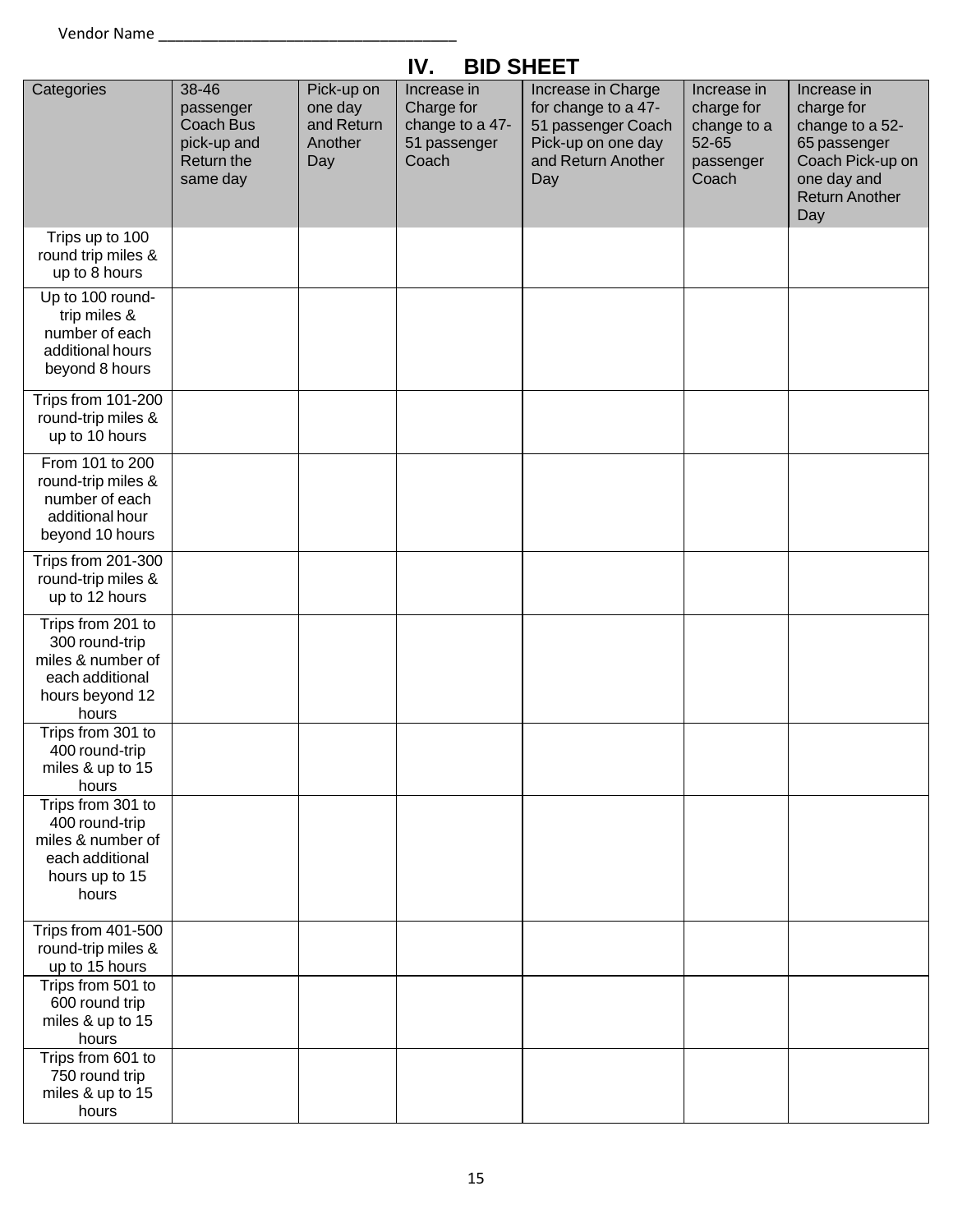Note: Bid submission includes bus driver costs, relief drivers, cost of tolls, admissions and parking fees, except the Town will reimburse Vendor for that portion of the parking fees over \$100.00. The Town shall not be responsible for driver meals or lodging. A wheelchair accessible coach must be supplied when necessary at no additional cost.

Failure to adhere to and comply with the terms of this bid award will be cause for cancellation upon five (5) days written notice by the Town to the vendor. Said notice shall be given by certified mail. In the event, and upon rebidding and negotiation of a new contract for transportation, the original vendor will indemnify the Town and hold the Town harmless for any and all costs incurred thereby.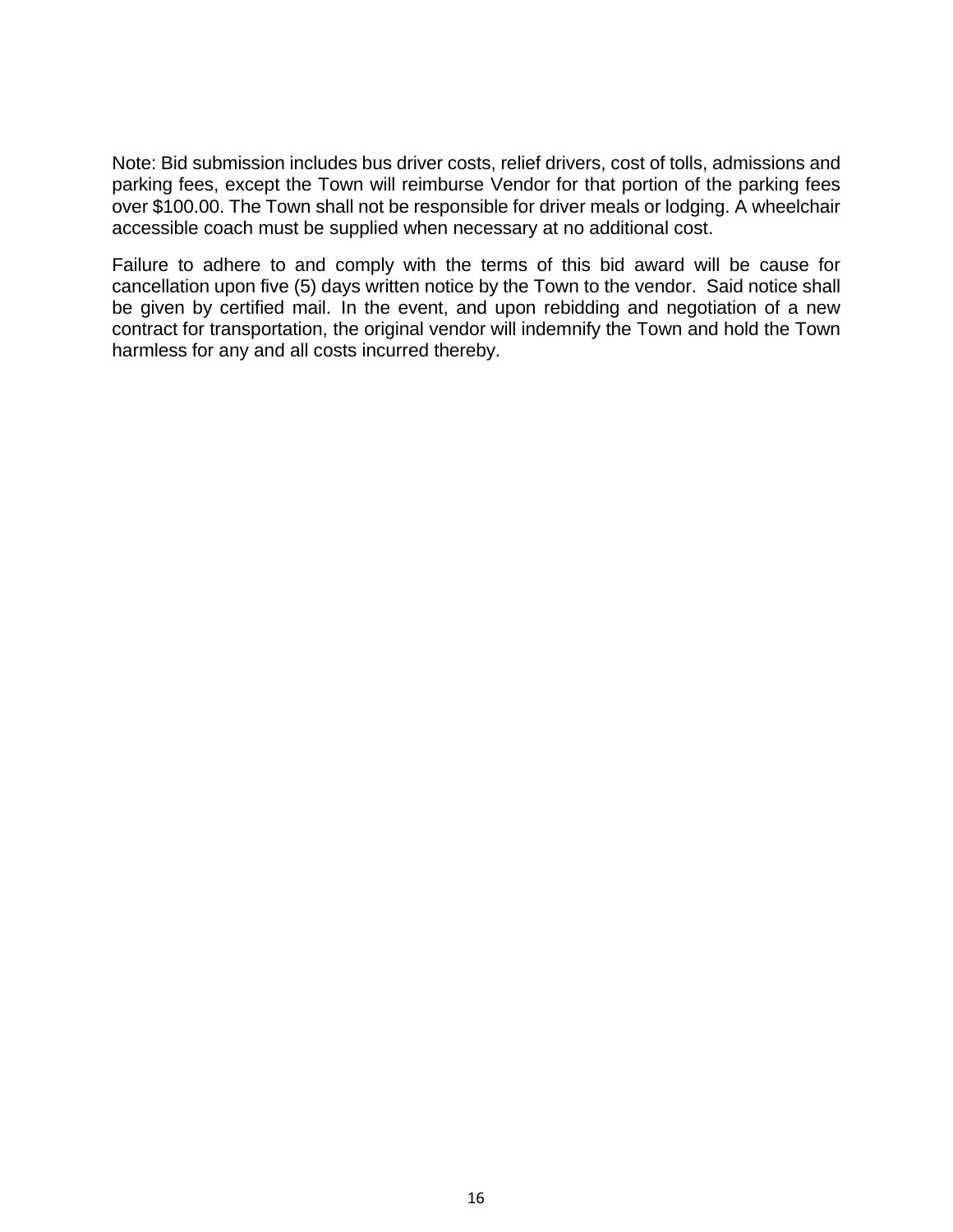Below find examples of the past trips scheduled by Recreation Department:

|                                                                      | Date               | Departure Time | #Vehicles | Total    |
|----------------------------------------------------------------------|--------------------|----------------|-----------|----------|
|                                                                      |                    |                |           | Capacity |
|                                                                      |                    |                |           |          |
| Pickup Stotzky Park                                                  | 3/15/14            | $9:00$ am      | 1         | 54       |
| Drop-off - New York City                                             | 3/15/14            | 11:00 am       |           |          |
| 45th Street & Broadway                                               |                    |                |           |          |
| Drop-off - Museum of Natural History                                 | 3/15/14            | $11:20$ am     |           | 54       |
| Central Park West @ 79th St<br>Drop-off – Metropolitan Museum of Art | 3/15/14            | 11:30 am       |           | 54       |
| 1000 5 <sup>th</sup> Ave. - NYC 45 <sup>th</sup> St.                 |                    |                |           |          |
| & Broadway                                                           |                    |                |           |          |
| Pick-UpNew York City                                                 | 3.15/14            | 5:00 pm        |           | 54       |
|                                                                      |                    |                |           |          |
| Drop-off-Stotzky Park                                                | 3/15/14            | 7:00 pm        |           | 54       |
|                                                                      |                    |                |           |          |
| Nassau Coliseum                                                      | Uniondale, NY      |                |           |          |
| <b>Empire City Casino</b>                                            | Yonkers, NY        |                |           |          |
| <b>Brooklyn Botanical Gardens</b>                                    | Brooklyn, NY       |                |           |          |
| Madison Square Garden                                                | New York, NY       |                |           |          |
| The Big E                                                            | W. Springfield, MA |                |           |          |
| Ripley's Believe It or Not                                           | New York City      |                |           |          |
| <b>Broadway Shows</b>                                                | New York City      |                |           |          |
| Peddler's Village                                                    | Lahaska, PA        |                |           |          |
| <b>Christmas Tree Shoppe</b>                                         | Orange, CT         |                |           |          |
| <b>Cracker Barrel</b>                                                | New Milford, Ct.   |                |           |          |
| Stew Leonard's                                                       | Norwalk, CT        |                |           |          |
| MetLife Stadium - NY Jets                                            | E. Rutherford, NJ  |                |           |          |
| <b>NY Yankees</b>                                                    | Bronx, NY          |                |           |          |
| Kutztown German Festival                                             | Kutztown, PA       |                |           |          |
| Intrepid, NYC                                                        | Circle Line        |                |           |          |
| <b>Resorts World Casino</b>                                          | Jamaica, NY        |                |           |          |
| Crayola Factory                                                      | Easton, PA         |                |           |          |
| Polar Express                                                        | Whippany, NJ       |                |           |          |
| <b>Atlantic City</b>                                                 | Atlantic City, NJ  |                |           |          |
| Citi field                                                           | Flushing, NY       |                |           |          |
| Bronx Zoo                                                            | Bronx, NY          |                |           |          |
| <b>Spirit Cruise</b>                                                 | Chelsea Piers, NY  |                |           |          |
| 911 Memorial                                                         | New York City      |                |           |          |
| Elephant's Trunk                                                     | New Milford, CT    |                |           |          |
|                                                                      |                    |                |           |          |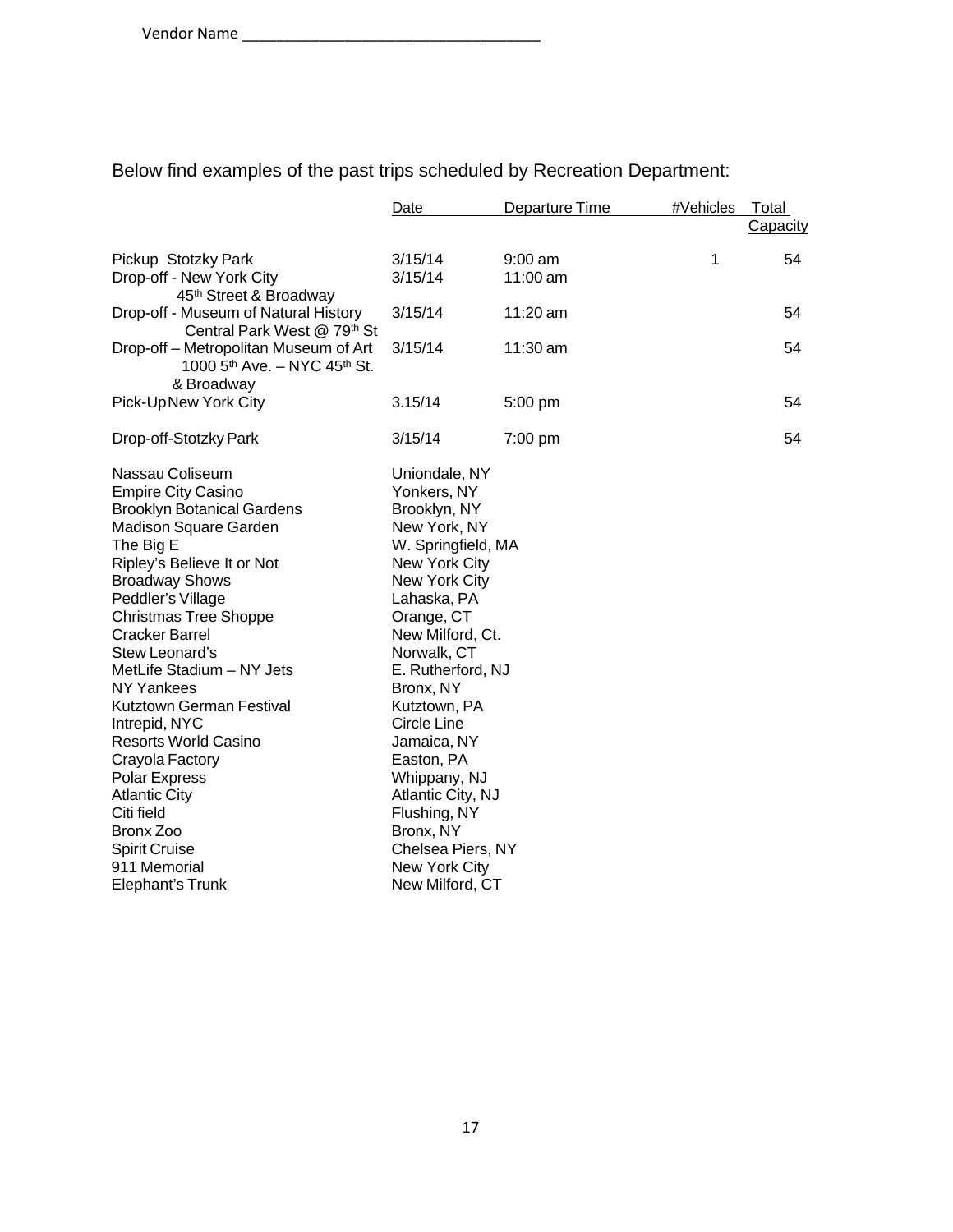Vendor Name

### **Insurance Certification**

Your insurance representative must complete the form below in order to be considered for the award of this bid, and it is important that you complete the Bidder's Acknowledgement section of this form. Please note that a certificate of insurance must accompany your bid submission in order for your bid to be considered.

#### Insurance Representatives' Acknowledgement

We have reviewed the insurance requirements set forth in the bid and are capable of providing such insurance to our insured in accordance with such requirements in the event the contract is awarded to our insured and provided our insured pays the appropriate premium.

| Insurance Representative: |  |
|---------------------------|--|
| Address:                  |  |

Are you an agent for the companies providing the coverage?

Yes No

Date: <u>Insurance Representative</u>

Bidder's Acknowledgement:

Date:

I acknowledge that I have received the insurance requirements of this bid and have considered the costs, if any, of procuring the required insurance and will be able to supply the insurance required in accordance with the bid, if it is awarded. I understand that a certificate of insurance must be submitted with my bid; and if is not, the Town may reject my bid and award to the next lowest bidder.

Firm Name:

Address:

Bidder's Signature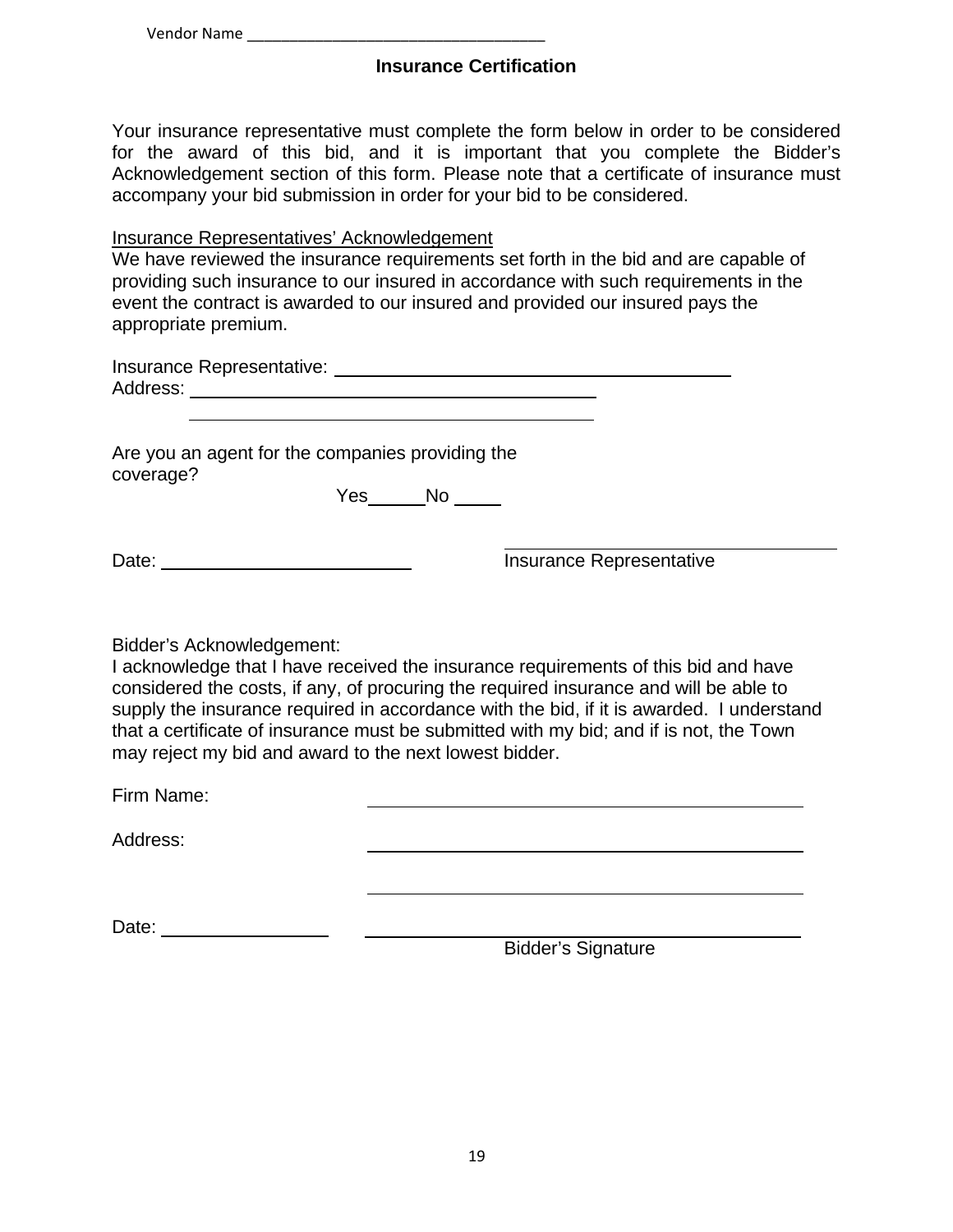All required documents must be submitted (where they will remain on file) to the following address prior to the beginning of service:

> Teresa Baldinucci, Purchasing Agent Town of Riverhead 200 Howell Ave. Riverhead, New York 11901

Signature:

Print Name:

Title: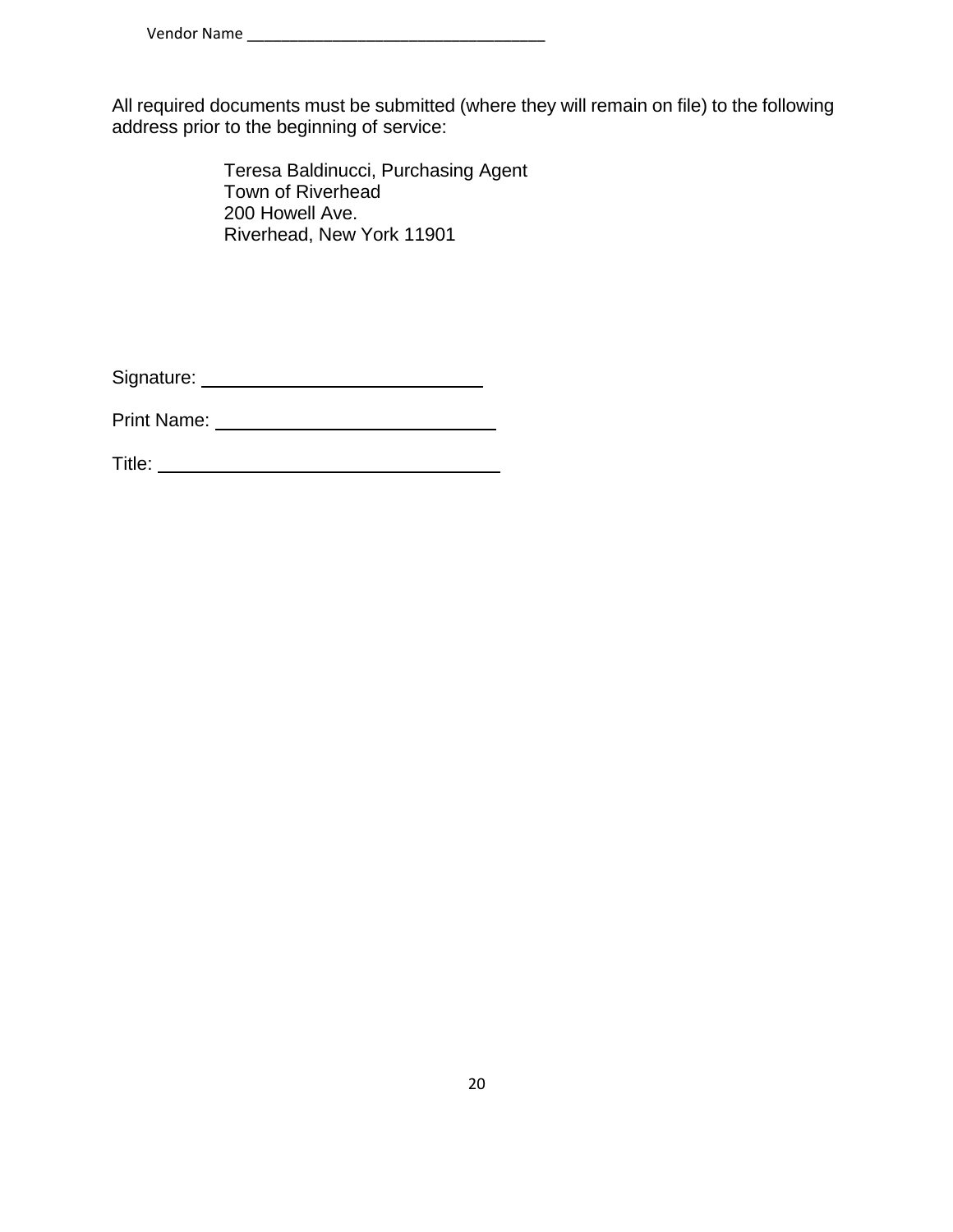THIS BID AWARD SHALL BE IN EFFECT FOR ONE YEAR FROM DATE OF AWARD. I/WE FULLY UNDERSTAND THAT THE ACCEPTANCE OF THIS BID IS SUBJECT TO THE PROVISIONS OF SECTION 103A AND 103B OF THE GENERAL MUNICIPAL LAW.

NAME OF AGENT/DEALER

ADDRESS

CITY, STATE, ZIP CODE

CONTACT PERSON

DATE SIGNATURE OF DEALER/AGENT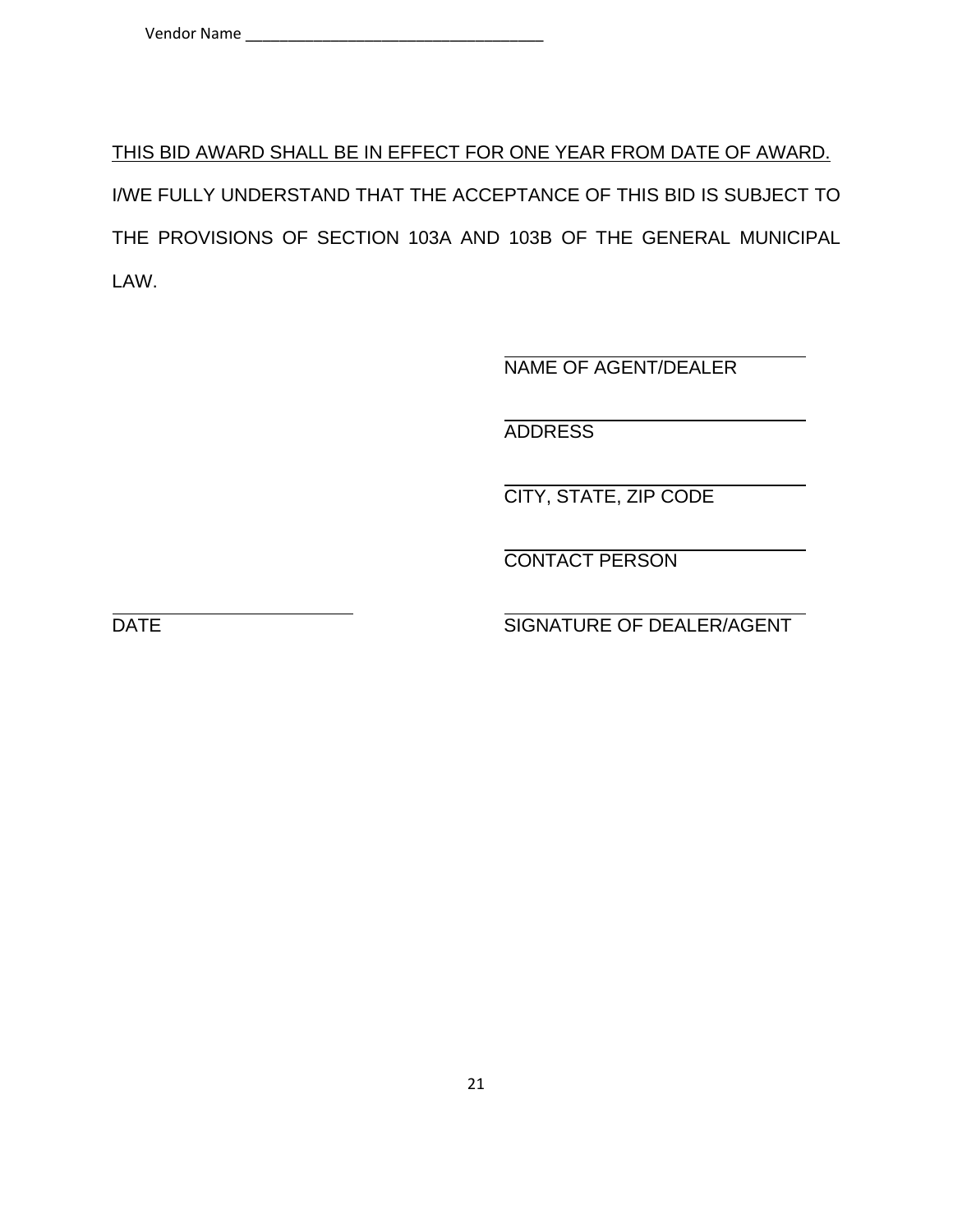Vendor Name

#### NON-COLLUSIVE CERTIFICATE

MUST BE COMPLETED, SIGNED, NOTARIZED AND RETURNED WITH BID

UNDER PENALTIES OF PERJURY:

(BIDDER), BEING DULY SWORN,

DEPOSES AND SAYS:

- A) This bid or proposal has not knowingly been disclosed, prior to the opening of bids or has been independently arrived at without collusion with any other bidder or with any competitor or potential competitor;
- B) This bid or proposal has not knowingly been disclosed, prior to the opening of bids or proposals for this project, to any other bidder, competitor, or potential competitor;
- C) No attempt has been made or will be made to induce any other person, partnership, or corporation to submit or not to submit a bid or proposal;
- D) The person signing this bid or proposal certifies that he has been fully informed regarding the accuracy of the statements contained in this certification, and under penalties of perjury, affirms the truth thereof, such penalties being applicable to the bidder as the person signing on its behalf; and
- E) That the attached hereto (if a corporate bidder) is a certified copy of a resolution authorizing the execution of this certificate by the signatory of this bid or proposal on behalf of the corporate bidder.

| Corporation:                   |                          |
|--------------------------------|--------------------------|
|                                | (PRINT CORPORATION NAME) |
|                                |                          |
| By:                            |                          |
|                                | (SIGNATURE)              |
|                                |                          |
|                                | (TITLE)                  |
| Address:                       |                          |
|                                |                          |
|                                |                          |
| Sworn to before me this ______ |                          |
| day of $\qquad \qquad .20$     |                          |
|                                |                          |
| <b>NOTARY PUBLIC</b>           |                          |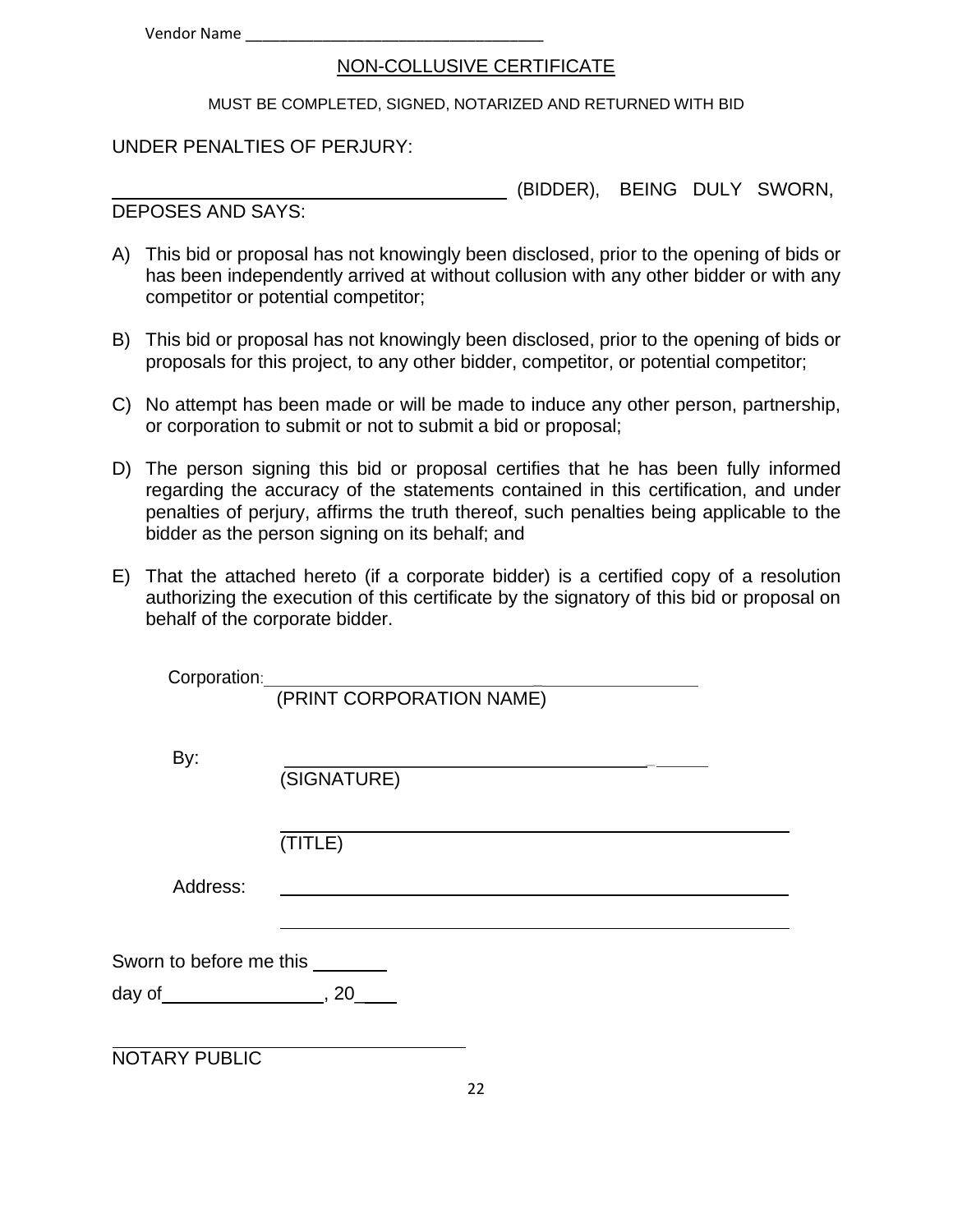#### IRAN DIVESTMENT ACT CERTIFICATION

As a result of the Iran Divestment Act of 2012 (Act), Chapter 1 of the 2012 Laws of New York, a new provision has been added to the State Finance Law (SFL), § 165-a, effective April 12, 2012. Under the Act, the Commissioner of the Office of General Services (OGS) will be developing a list (prohibited entities list) of "persons" who are engaged in "investment activities in Iran" (both are defined terms in the law). Pursuant to SFL § 165 a(3)(b), the initial list is expected to be issued no later than 120 days after the Act's effective date, at which time it will be posted on the OGS website.

By submitting a bid in response to this solicitation or by assuming the responsibility of a Contract awarded hereunder, Bidder/Contractor (or any assignee) certifies that once the prohibited entities list is posted on the OGS website, it will not utilize on such Contract any subcontractor that is identified on the prohibited entities list.

Additionally, Bidder/Contractor is advised that once the list is posted on the OGS website, any Contractor seeking to renew or extend a Contract or assume the responsibility of a Contract awarded in response to the solicitation, must certify at the time the Contract is renewed, extended or assigned that it is not included on the prohibited entities list.

During the term of the Contract, should the TOWN OF RIVERHEAD receive information that a person is in violation of the above-referenced certification, the TOWN OF RIVERHEAD will offer the person an opportunity to respond. If the person fails to demonstrate that it has ceased its engagement in the investment which is in violation of the Act within 90 days after the determination of such violation, then the TOWN OF RIVERHEAD shall take such action as may be appropriate including, but not limited to, imposing sanctions, seeking compliance, recovering damages, or declaring the Contractor in default.

The TOWN OF RIVERHEAD reserves the right to reject any bid or request for assignment for an entity that appears on the prohibited entities list prior to the award of a contract, and to pursue a responsibility review with respect to any entity that is awarded a contract and appears on the prohibited entities list after contract award.

| Signature:         |  |
|--------------------|--|
| <b>Print Name:</b> |  |
| Title:             |  |
| Vendor Name:       |  |
| Date:              |  |